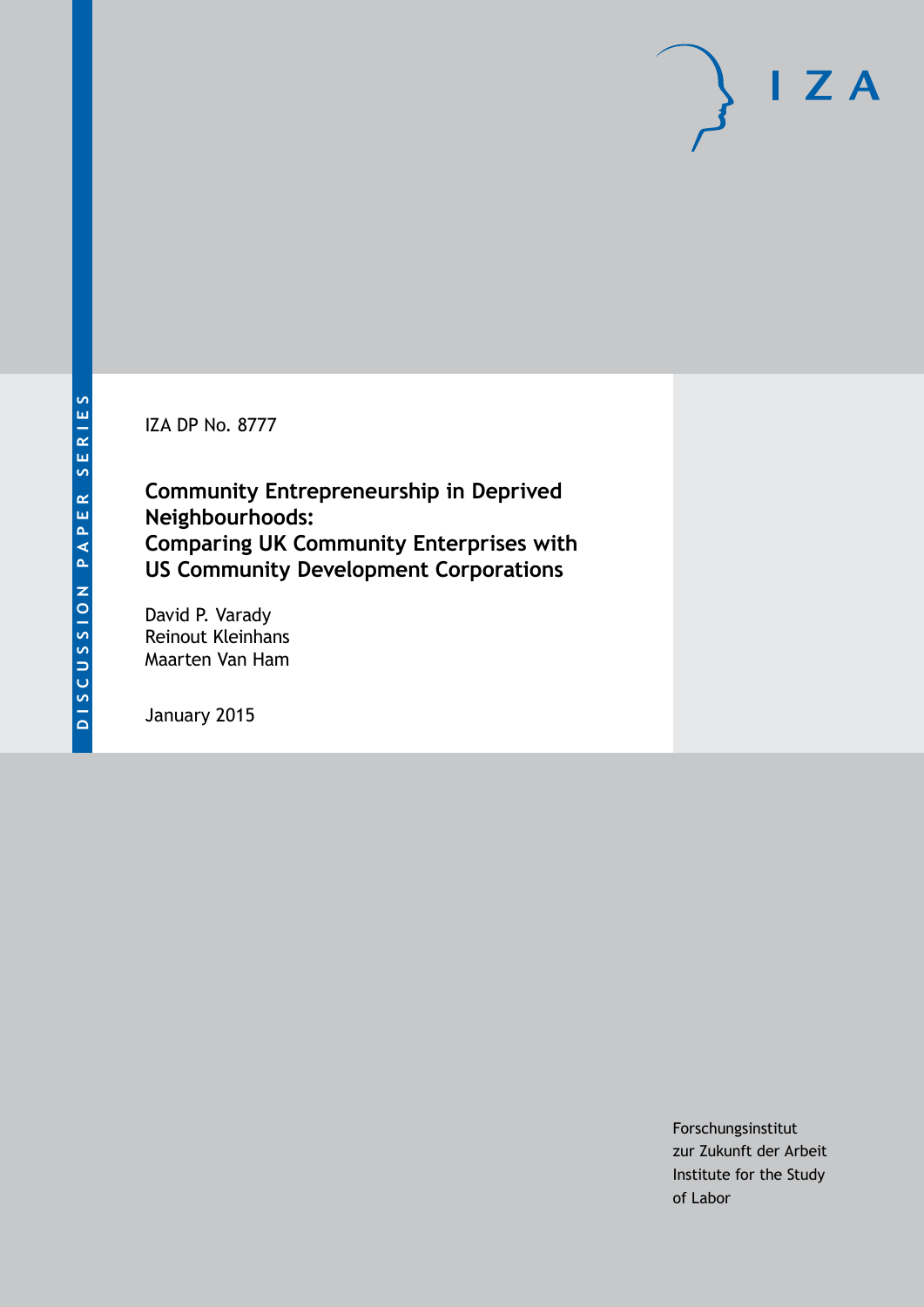# **Community Entrepreneurship in Deprived Neighbourhoods: Comparing UK Community Enterprises with US Community Development Corporations**

### **David P. Varady**

*University of Cincinnati*

### **Reinout Kleinhans**

*Delft University of Technology*

### **Maarten Van Ham**

*Delft University of Technology and IZA*

Discussion Paper No. 8777 January 2015

IZA

P.O. Box 7240 53072 Bonn **Germany** 

Phone: +49-228-3894-0 Fax: +49-228-3894-180 E-mail: [iza@iza.org](mailto:iza@iza.org)

Any opinions expressed here are those of the author(s) and not those of IZA. Research published in this series may include views on policy, but the institute itself takes no institutional policy positions. The IZA research network is committed to the IZA Guiding Principles of Research Integrity.

The Institute for the Study of Labor (IZA) in Bonn is a local and virtual international research center and a place of communication between science, politics and business. IZA is an independent nonprofit organization supported by Deutsche Post Foundation. The center is associated with the University of Bonn and offers a stimulating research environment through its international network, workshops and conferences, data service, project support, research visits and doctoral program. IZA engages in (i) original and internationally competitive research in all fields of labor economics, (ii) development of policy concepts, and (iii) dissemination of research results and concepts to the interested public.

IZA Discussion Papers often represent preliminary work and are circulated to encourage discussion. Citation of such a paper should account for its provisional character. A revised version may be available directly from the author.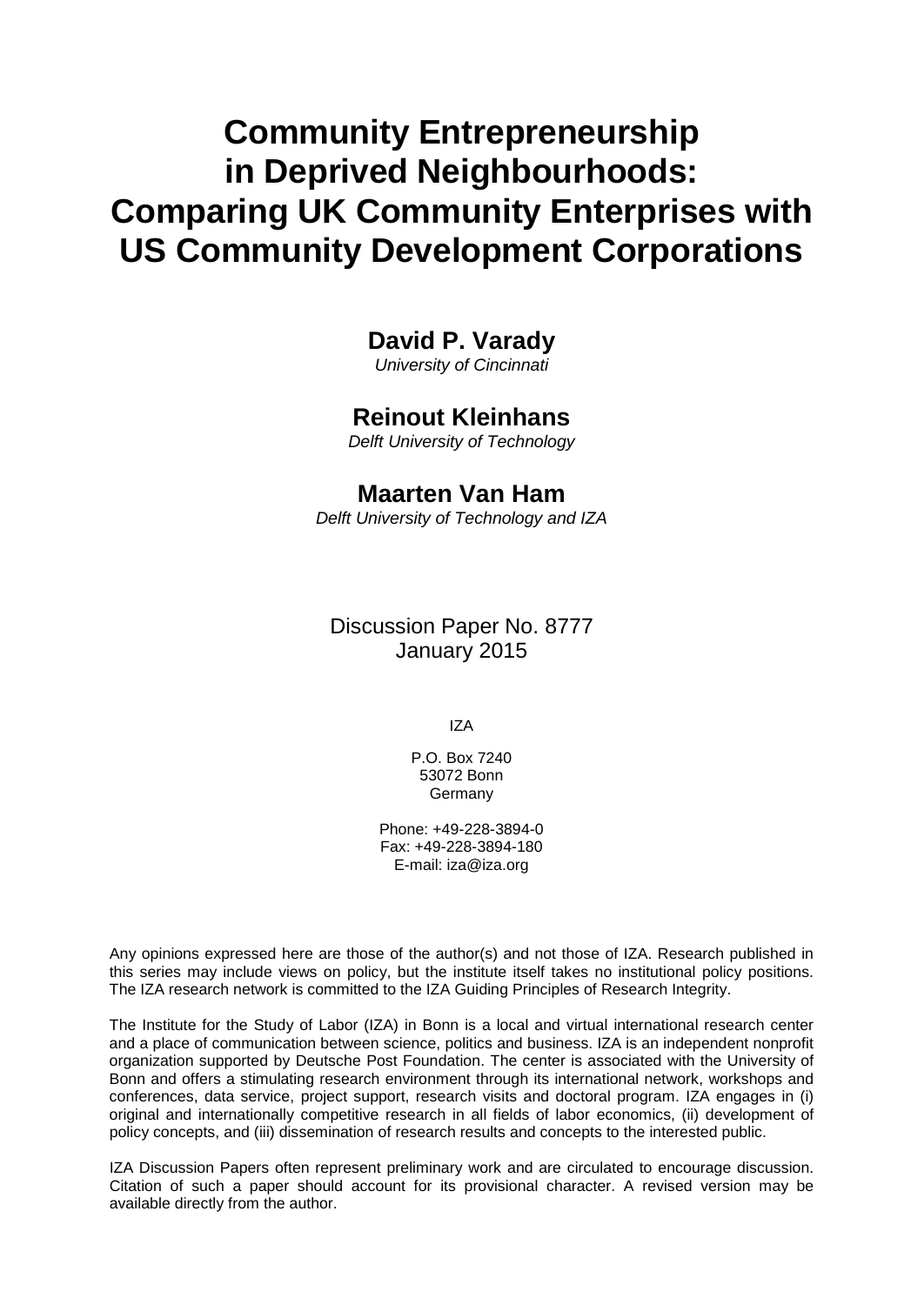IZA Discussion Paper No. 8777 January 2015

## **ABSTRACT**

### **Community Entrepreneurship in Deprived Neighbourhoods: Comparing UK Community Enterprises with US Community Development Corporations**

Through a review of the recent American community development literature, this paper tests the assertion that British community enterprises (CEs) are fundamentally similar to American community development corporations (CDCs), and therefore, that CEs can learn from CDCs. In the context of the current austerity regimes, CEs and community entrepreneurship are increasingly considered as a means to continue small-scale urban regeneration, not only in the UK but also in several other European countries. While the CDC sector has achieved a relatively successful record in affordable housing production in distressed areas, CDCs are fundamentally limited in terms of reversing the processes of community decline. Our comparison of CDCs and CEs reveals similarities, but also differences with regard to organizational characteristics, co-operation on multiple scales, comprehensiveness, targeting and community participation. Apart from outlining lessons that CEs can learn from CDS, we provide recommendations for further research that should cover the lack of empirical evidence in this field.

JEL Classification: L26, L31, R23

Keywords: community development corporations, community enterprises, neighborhood revitalization, entrepreneurship, regeneration, United States, United Kingdom

Corresponding author:

David P. Varady School of Planning University of Cincinnati Cincinnati, Ohio 45221-0016 USA E-mail: [david.varady@uc.edu](mailto:david.varady@uc.edu)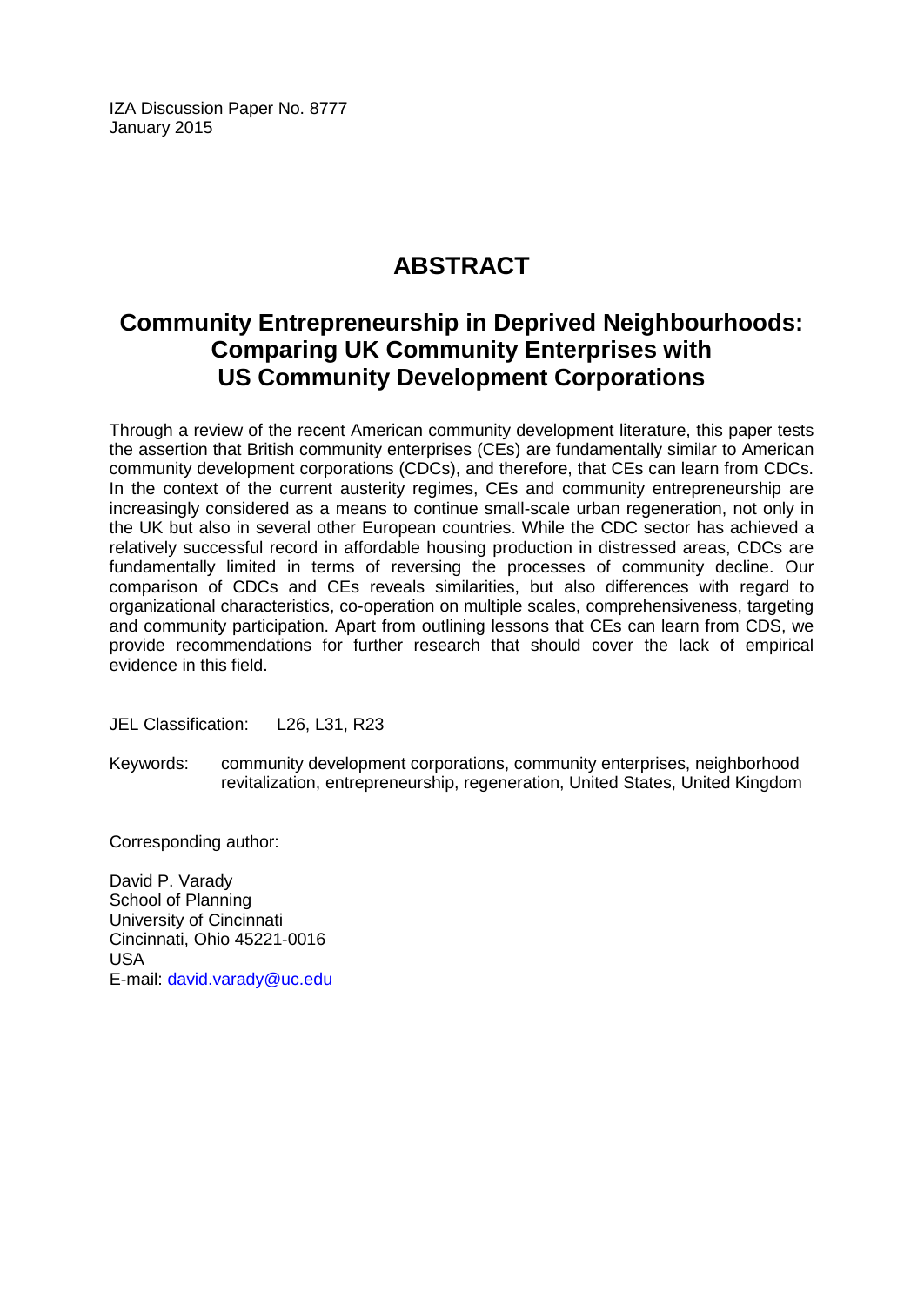#### **1. Introduction**

Both the United States and many European countries are in a period of austerity, leading to budget cuts in public policy. These budget cuts include neighbourhood regeneration policies, where many neighbourhood interventions of the past decades have either come to a conclusion or have been cut. Economic competition between cities is increasing, making further actions to revitalize and strengthen urban economies crucial, especially given the harsh economic times. Simultaneously, a new ideological discourse of active citizenship is on the rise in many European countries. The aim is to recast state-citizen relations and promote civil society and to help citizens to help themselves, especially in deprived communities (Kisby, 2010; Wells, 2011). In this context, resident-organized and social entrepreneurial activities are increasingly seen as solutions for deficiencies in public services and neighbourhood regeneration efforts. In the United Kingdom, previous regeneration strategies have been replaced by a 'localist' (DCLG, 2011b, 2012) approach to regeneration. Key to this 'localist' approach are the emphasis on local economic growth, community-led regeneration and reforms in public service provision by local authorities and other agencies, favouring private and community entrepreneurship (DCLG, 2011b, 2012). In the United States, this perspective on community-led regeneration has been around for a while and received a particular impetus by the writings of Kretzmann and McKnight (1993) on *Asset-Based Community Development* (ABCD).

Within a larger debate on financial austerity and state retrenchment, the 'localist' approach has been critiqued on both sides of the Atlantic. Minnery (2007, cited in Schatz, 2013, p. 103) notes that American localism has its "dark side" When neighbourhood groups are expected to carry out neighbourhood revitalization strategies with minimal funding this "marginalizes" the efforts financially and bureaucratically. Thus, this [type of devolution] implies "lessened commitment" (Beauregard, 2003, p. 241). Second, struggling Community Development Corporations (CDCs) in 'down-and-out' areas serve as "scapegoats for abdicated federal responsibility" (Scally, 2012, pp. 712-713). Many American politicians have been overoptimistic about devolution in that they have failed to realize that CDCs need external support, for example to attract professionals as CDC directors (Scally, 2012/2013).

As a result of the banking crisis and a major recession the United Kingdom's newly elected Coalition government in 2010 sought to reduce the economic deficit and thereby limit the role of the state. The Conservative-Liberal coalition as well as a number of right wing think tanks have advocated for measures to plug the gap left by the retreat of the welfare state. Community-based organizations are being asked to fill in the gap but central government is not providing either the funding or technical support to permit these organizations to play this expanded role. In fact, as of 2012, local authorities had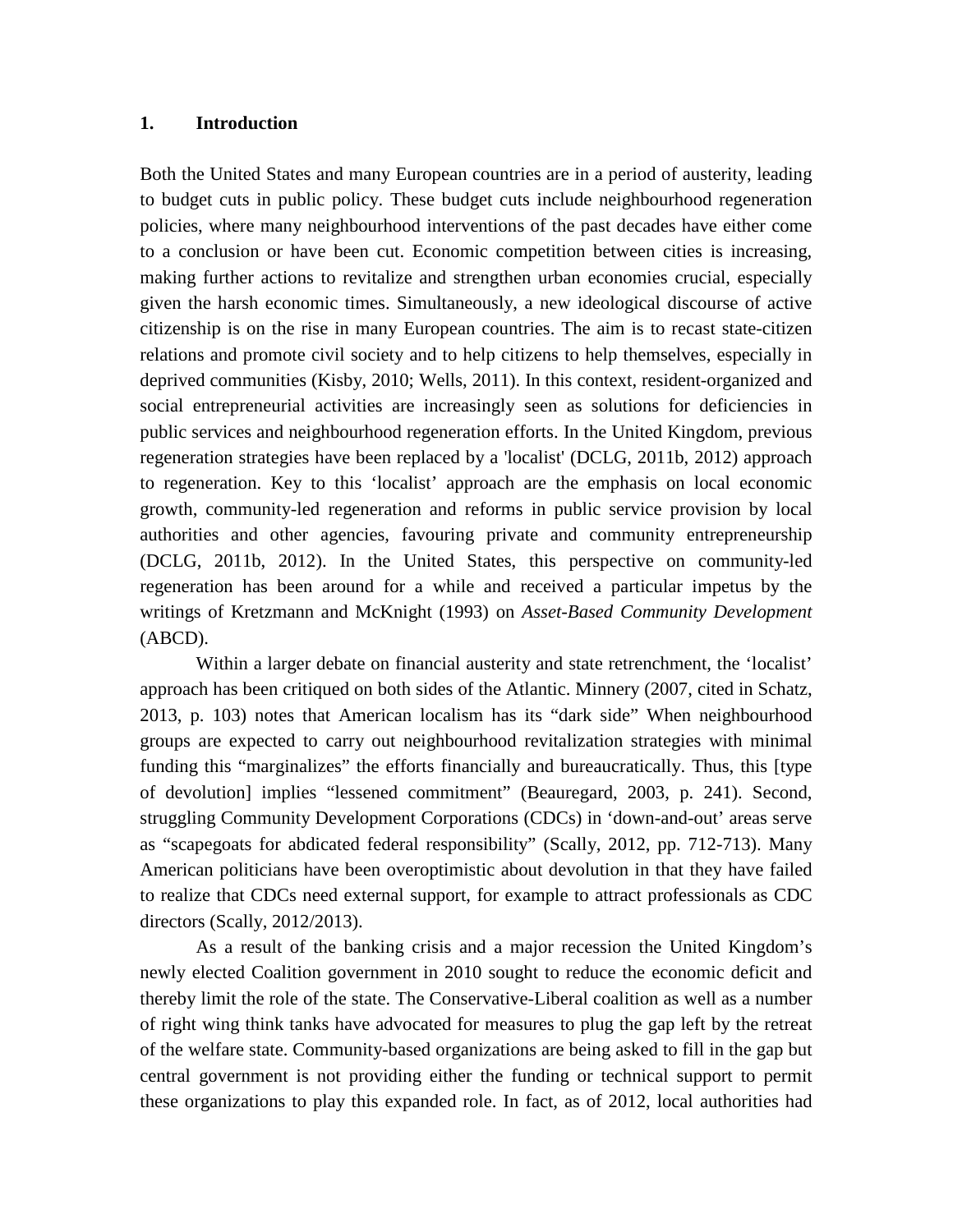their budgets reduced by 4 billion (Bailey, 2012; Hastings *et al*., 2012). The coalition's buzz word 'Big Society' soon gave way to the more illustrious term 'localism', in association with the 2011 Localism Act. This act contains a wide array of measures to devolve powers to councils and neighbourhoods and give local communities greater control over local decisions like housing and planning (DCLG, 2011a).

Until recently, there have been no substantial academic efforts to compare various forms of community activism in the context of (welfare) state retrenchment, devolution of responsibilities and the demise of large-scale neighbourhood regeneration programs. However, we are now witnessing a growing transatlantic interest in these matters. The impetus for our paper is an article by Nick Bailey (2012) on the emergence of community enterprises (CEs, see definition in section 3) in the United Kingdom. Bailey analyses both theoretically and empirically how CEs can contribute to local regeneration strategies, particularly in response to structural cutbacks in government funding of local authorities. Conservative Party officials assert that community-operated businesses can make up for these cutbacks while at the same time fostering a more self-sufficient and empowered citizenry (DCLG, 2011b, 2012). Bailey asserts that British community enterprises need to learn from the successes of American community development corporations (CDCs) since they are basically similar:

"… whilst the UK political economy is moving towards less state intervention and more community self-help [as is also the case in the US], the community development corporations in the USA provide an indication of the future direction community enterprises might take in the UK as part of a broad trend towards civic capacity building" (Bailey, 2012, p. 1).

The preceding claim raises two questions: First, to what extent are CEs and CDCs similar, taking into account substantial national context differences? Second, what can CEs learn from CDCs in terms of scope, aims, strategies, accountability, assets and partnerships with public and private actors? To answer these questions, we will analyse these two types of community organizations with respect to (1) definition and evolution over time, (2) key conditions for regeneration impacts, and (3) impacts on community revitalization. We will then offer some suggestions for British CEs. The aim of our paper is to assess the current potential of community entrepreneurship in neighbourhood revitalization in the United States and the United Kingdom.

Initially, our review of American CDCs focused on Bratt's extensive writings, along with Dewar and Thomas' 2013 edited volume, *The City after Abandonment*, as well as recently published CDC-related articles in major housing and planning journals. Through a "snowball" type process, we targeted other journal articles, reports and books. Our paper does not attempt to cover the entire community development literature (see for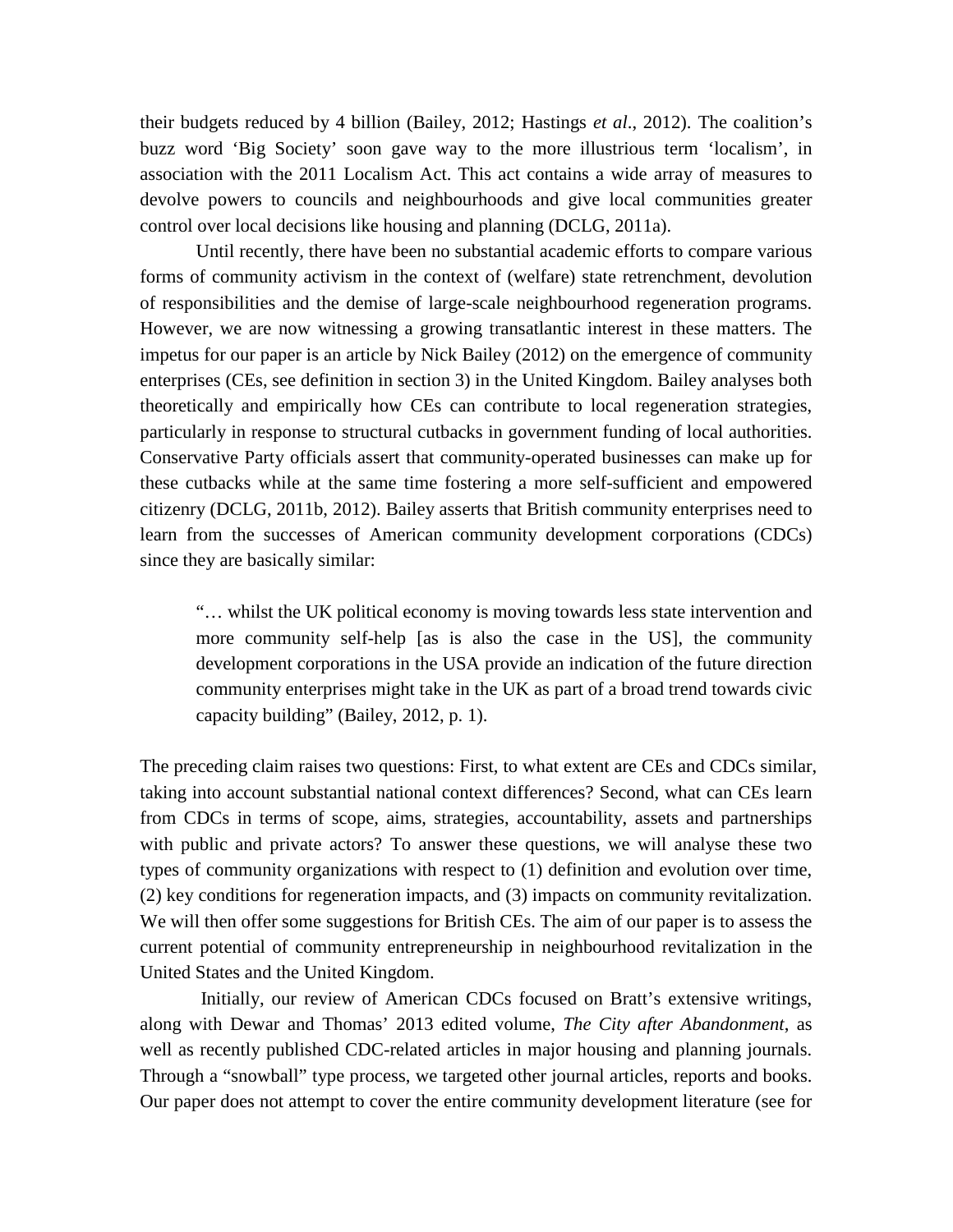example Glickman & Servon, 2003: Keating *et al*., 1991). However, some are cited here because they were used in recent publications on CDCs. Nor do we attempt to fully cover reports on some well-known CDCs such as the Bedford Stuyvesant Restoration Corporation (see Johnson, 2004), because the available material is highly impressionistic.

The next section on American CDCs first distinguishes the term "community development corporations" from related terms and describes the evolution of CDCs; identifies the key conditions for regeneration impacts and assesses the revitalization outcomes produced by CDCs. In the third section we examine the same issues in relation to British community enterprises but it is important to note that our review of the CE literature is based primarily on Bailey's article. We conclude the paper with some lessons for British CEs based on our assessment of the American CDC literature and a set of recommendations for future research.

#### **2. Community Development Corporations (CDCs) in the US**

#### **2.1 Definition and evolution over time**

Apart from differences in welfare state arrangements, policy and population history, one of the problems involved in comparing British community enterprises with American community development corporations is the different terminology used on each side of the Atlantic. The terms "social housing" and "social enterprises"—widely used in the UK— are absent from American discussions. Bratt (2012, p. 439) tries to clear up this linguistic complexity by (1) reminding us that a social enterprise is "a business with primarily social objectives whose surpluses are principally reinvested for that purpose in the business or the community, rather than being driven by the need to maximize profits for shareholders and owners," (2) that "non-profit housing" (an American term) is a type of "housing social enterprise", and (3) that CDCs are a type of non-profit housing organization that develops and maintains affordable housing for a particular area using community-based leadership although many are engaged in economic development and social services. We do not discuss the other two types of non-profit housing in this paper: non-profits producing large volumes of low income units over large areas and non-profits that produce low-income housing for specific groups (e.g. homeless veterans).

Like British community enterprises, CDCs own a community asset, in this case low-income housing. Rather than profit maximization, the goal of the CDC is to provide low-income housing over the long course in areas of the city that forprofit developers have generally abandoned. American CDCs use income from rental properties as well as funds from other sources to develop and maintain these properties. Only a relatively small number of CDCs derive income from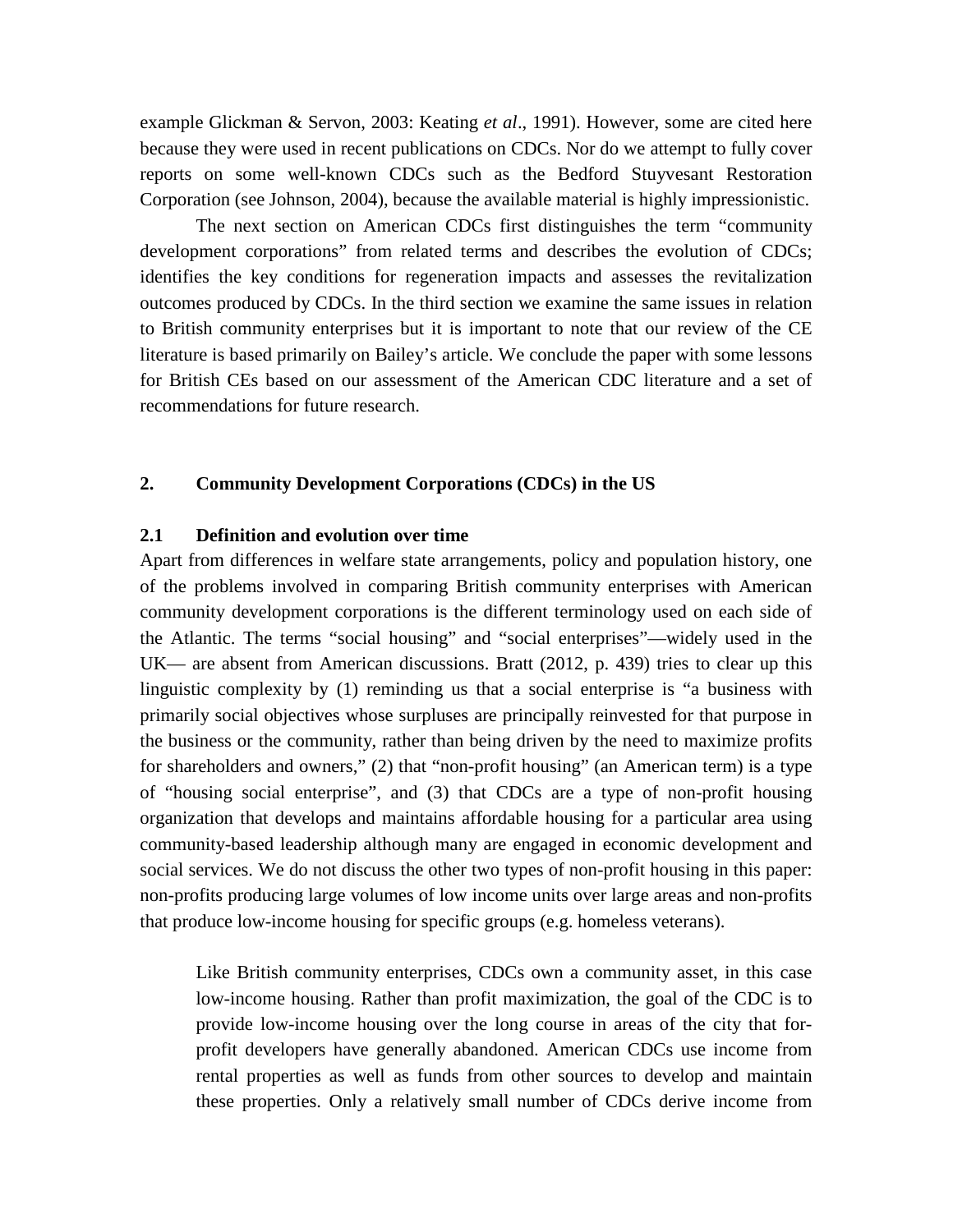leasing out commercial or industrial properties. CDCs emerged when the federal government launched the War on Poverty in the mid-1960s. Federal policy sought to empower the poor through 'maximum feasible participation.' Since 1980, the federal government has relegated increased responsibility to localities and communities while at the same time reducing levels of funding for such programs as Community Development Block Grants (CDBG, Accordino and Fasulo, 2013).

In contrast to the secondary role played by CEs in neighbourhood regeneration (see section 3), CDCs have played a key, primary role. That is, since the 1980s CDCs have sought to achieve comprehensive, bottom-up, redevelopment by empowering "whole communities through comprehensive treatment of social and physical conditions ... measuring success in terms of physical redevelopment and community regeneration, participation, and empowerment (Stoecker, 1997, p.4, cited in Cowan *et al*., 1999, pp. 327-328). These CDCs have been expected to better relate to their local constituency while at the same time stimulating private investment in the inner city (Scally, 2012).

The most recent survey providing an estimate of the number of CDCs found about 4,600 such groups (NCCED, 2005, cited in Bratt *et al*., 2012). CDCs have produced or rehabilitated more than 1,252,000 units of housing (NCCED, 2005). CDCs and the other large non-profit housing producers have provided affordable housing opportunities to nearly 1.5 million households, almost one-third of the social housing sector.<sup>1</sup> These positive results are counterbalanced to some degree by the fact that many CDCs have small staffs, produce or rehabilitate few units annually and that many eventually fail.

CDCs and other community-based organizations have been moving in the direction of increased comprehensiveness for several decades. The overwhelming majority of CDCs combine their physical and business development with other initiatives (NCCED, 2005; Dewar & Thomas, 2013). Over one-half report that they offer homeowner counselling, budget/credit counselling and education/training. So, in an important sense, CDCs are beginning to resemble CEs more over time. To pay for their broadened scope some CDCs have served as consultants to less experienced non-profit groups or have created real estate firms that generate commissions from sales). Other non-profits that have experienced difficulty accessing capital with which to purchase land and buildings (see for example, Mayer & Temkin 2006, cited in Bratt, 2008), have surmounted this obstacle by developing partnerships with land-rich entities, such as churches (Bratt, 2008, p.340).

<span id="page-6-0"></span><sup>&</sup>lt;sup>1</sup> The statistics in this and the next paragraph are from NCCED, 2005 and are cited in Bratt, 2008; see also Cowan *et al*. 1999.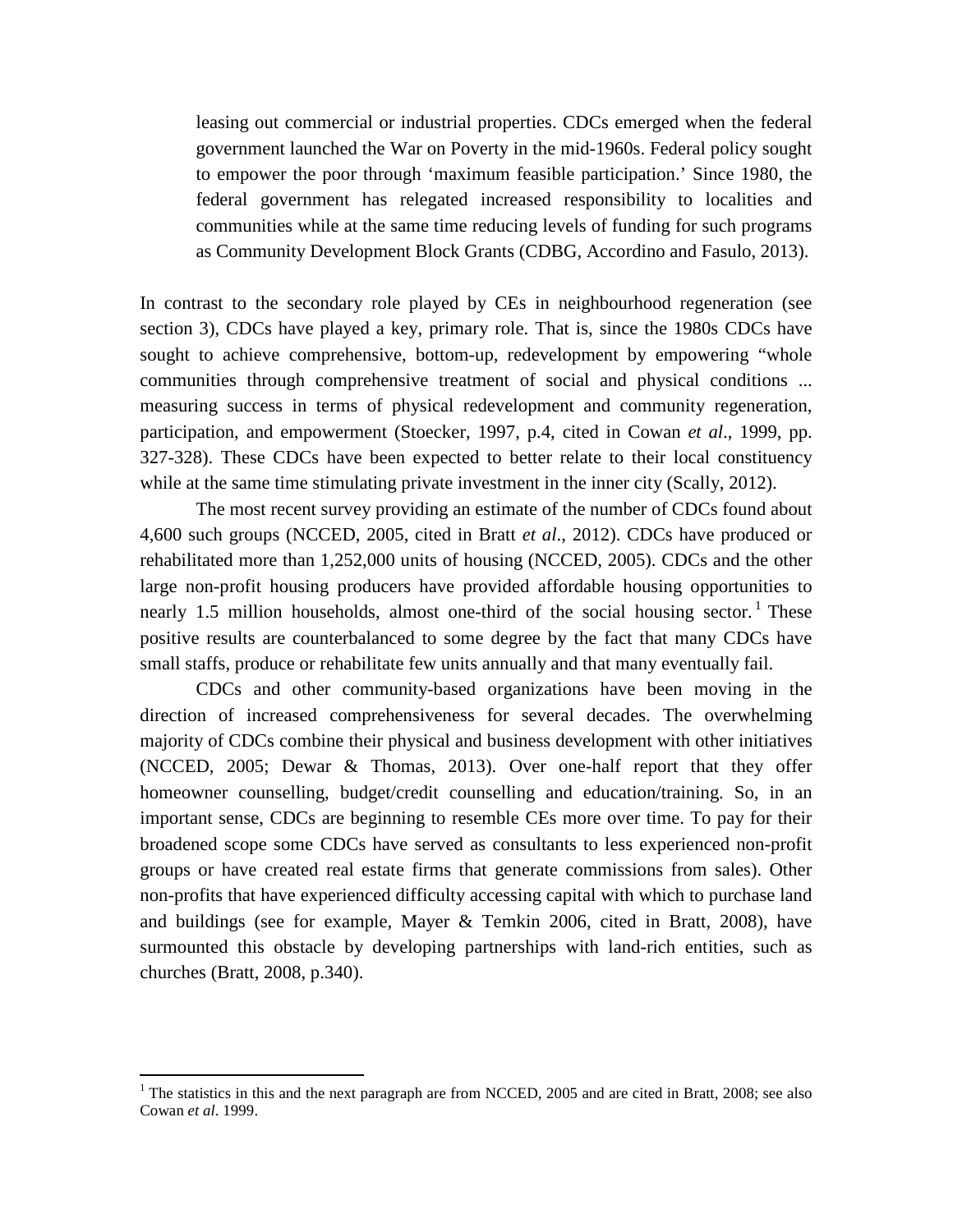#### **2.2 Key conditions for revitalization impacts**

CDCs vary in their capacity. The success of any particular  $CDC^2$  $CDC^2$  is influenced by characteristics of the organization itself, characteristics of the surrounding neighbourhood, city and region, and indirectly by the influence of CDCs through state and national CDC networks. In general, relatively little is known about the relative importance of these four sets of factors (Cowan *et al*., 1999).

#### *Organizational characteristics*

CDC success has been linked to a high level of sophistication in packaging financing from multiple financial sources and savvy in dealing with other neighbourhood organizations, local government, and financial intermediaries (Accordino & Fasulo, 2013) as well as a clear focus and sense of purpose (Cowan *et al*., 1999, p. 338). Cowan *et al*.'s 1999 study is one of the few empirical analyses of factors influencing success. They identified five factors that promoted CDC efficiency: (1) an average direct investment of over \$1.25 million over the study period (highlighting the existence of a threshold beyond which the CDC benefits from economies of scale), (2) executive director tenure (spotlighting the benefits of organizational stability), (3) staff size (implying that the relationship is non-linear, i.e. showing that the benefits of scale has limits), (4) formal training of staff, board members and volunteers (i.e. improved knowledge leads to better performance), and (5) the number of activities (suggesting that a broader scope may lead to greater name recognition and greater external funding). Unfortunately, Cowan *et al*.'s study failed to examine the impact of the board of directors including the influence of board's diversity on effectiveness. Furthermore, they failed to examine the role the board plays, relative to the director, in establishing the mission of the CDC, in governing the organization, and in establishing the importance of the relationship between the board and the executive director in influencing agency effectiveness. Motivation has also been a factor with CDC directors tending to place a higher value on altruistic benefits than on monetary rewards (Cowan *et al*., 1999). However, because CDCs have become more business-like, this means that higher salaries will be needed to attract qualified candidates.

#### *Co-operation on multiple scales*

Previous writings suggest that a CDC's prospects for success will be greater if (1) the neighbourhood has strong social networks since this would make it easier to recruit volunteers (2) if the neighbourhood is in the early stages of decline (see subsections on

<span id="page-7-0"></span><sup>&</sup>lt;sup>2</sup> Here we are limiting our definition of 'success' to the ability to produce or rehabilitate housing or to carry out related economic development and social service programs. The ability of CDCs to achieve a broader mission, community economic and social development, is discussed in the next section.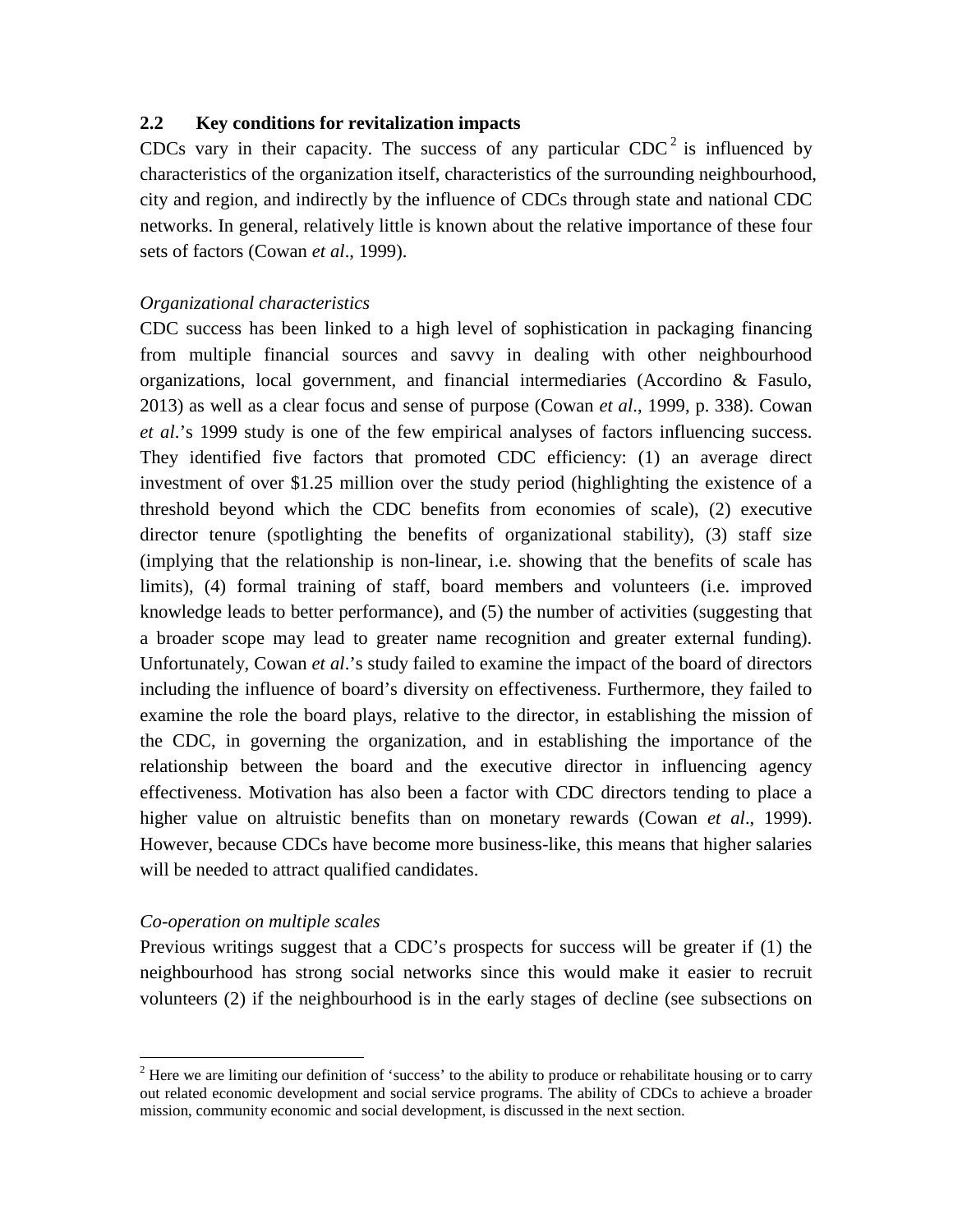targeting and outcomes below),<sup>[3](#page-7-0)</sup> and (3) if the neighbourhood contains significant assets and magnets, such as government facilities, hospitals and universities ('feds, meds and eds'). It is in the interest of the latter three entities to provide technical and financial assist to CDCs either directly or indirectly.

The track record of CDCs (in terms of housing production) in shrinking cities like Detroit has not been impressive. Low demand, a result of socially mobile families being pulled to the suburbs, makes it difficult if not impossible to find moderate- income renters and homebuyers for new or rehabilitated homes (Beauregard, 2013; Ryan, 2013; Thomas, 2013). However, CDCs in some shrinking cities do better than CDCs in other ones; as Erickson (2009) indicates, it is important, that CDCs become integrated into the stable networks of support for low income housing production.

Chicago's New Communities Program (NCP) highlights the importance of cooperative relationships on the scale of the city or metropolitan area. The NCP "support[s] relationships among groups, including CDCs, promote[s] their capacity, and help[s] ensure that they complete projects identified in plans." (Greenberg, 2010, p. 47, cited in Rich, 2014, p. 83) The federal government's Community Development Block Grant program (CDBG) acting through CDCs and other community organizations has the potential to shift from the old paradigm of discrete projects to one that emphasizes "collaborative, comprehensive community-based *initiatives*." (ibid. p.83)

Finally, CDCs have attempted to scale up beyond the locality by first, linking the local through a national network (National Congress of Community Economic Development), then expanding CDC spaces of engagement through state policy networks; and most recently by developing a new national network of networks, the National Alliance of Community Development Associations, NACDA (Scally, 2012). For CDCs that operate in politically contentious states, or within institutionally weak community development environments, national networks may be the most feasible opportunity for CDCs to shape their policy environment beyond the local (Scally, 2012).

#### *Comprehensiveness and viability*

Since the early 1980s, CDCs have gone beyond producing housing alone and have emerged as leaders in providing "housing plus" services. This housing-plus approach to subsidized housing involves providing not only the bricks and mortar, but also job training, social service programs and economic development activities (micro-enterprise development) and so forth (Bratt, 2008, p. 101).<sup>[4](#page-8-0)</sup> Thus, as mentioned earlier, CDCs seem

<sup>&</sup>lt;sup>3</sup> In general neighborhoods with fewer resources and more burdens (worse conditions, more crime, etc.) prior to investments and neighborhoods in cities and regions with weaker economies and housing markets are likely to require larger subsidies to reach their development threshold than do those initially in a better position to attract investment (Pooley, 2014).<br><sup>4</sup> Initially, CDCs focused on either people (i.e. their need for services), places (neighborhood revitalization),

<span id="page-8-1"></span><span id="page-8-0"></span>or projects (i.e. their financial viability). Now, increasingly CDCs recognize the need to focus on all three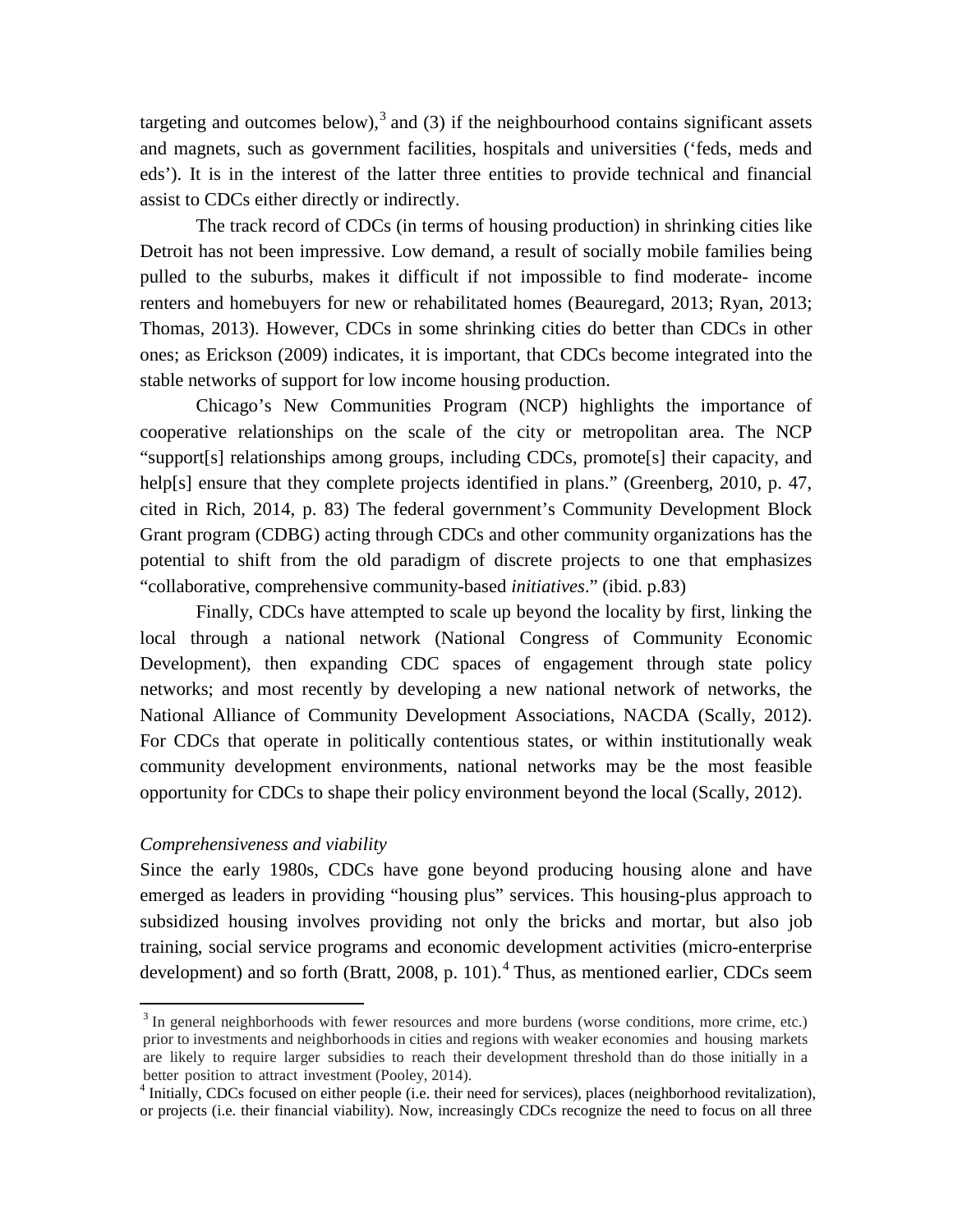to be moving closer towards CEs in terms of comprehensiveness (see section 3), "blending the roles typically associated with the public and market based for-profit sectors." (Bratt, 2012, p. 447). CDC success increasingly depends on the ability to secure funding from outside sources including the federal government, state funded housing programs, private foundations, and national non-profit intermediaries. With their growing dependence on these sources, CDC directors and staff have had to develop sophisticated financial skills to apply for the complex Low Income Housing Tax Credit (LIHTC) program and to assure funders that they have the ability to measure their effectiveness based on social, cultural and environmental outcomes along with traditional economic ones (see Scally, 2012/2013). Trying to carry out a wider scope of activities in the context of decreased federal funding, CDCs face Rachel Bratt's "quadruple bottom line":

"… the financial viability of the development, the social and economic needs of the residents living in the housing, a sensitivity to the way the housing fits into the larger fabric of the neighborhood and contributes to neighborhood viability; and The housing should be environmentally sensitive and sustainable as possible, which involves minimizing the use of nonrenewable energy resources and striving to reduce transportation needs". (Bratt, 2012, pp. 443-444; see also Bratt, 2008)

The quadruple bottom line creates three types of tensions. First, a focus on financial viability may work against meeting the needs of residents. If a CDC decides to offer social services how will it pay for them? HUD regulations prevent non-profits from using excess revenues from a particular development to subsidize 'housing plus' services (Bratt 2008, p. 107). Ironically, this is precisely how CEs are supposed to achieve a sound business model (see next section).

Second, a focus on economic development and environmental sustainability may undercut equity planning (meeting residents' needs). Berke and Godschalk's 2009 analysis of Baltimore, Buffalo, Cleveland and Philadelphia (cited in Schilling & Vasudevan, 2013) showed that in all four cities social issues took a less important role than environmental and economic development policies.

Third, raising capital from the private and public sectors may conflict with community organizing (e.g. fighting City Hall and financial institutions). Specifically, CDC directors dependent on bank loans or government grants may be less likely to participate in local protest movements (Stoeker, 1997, cited in Bratt, 2012). Similarly, the quest for greater CDC efficiency would favour the multi-local CDC approach advocated by Stoeker (1997, i.e. CDCs covering an entire city rather than a particular community). A risk is the possible decrease in neighbourhood input into CDC decision making. If one

 $\overline{a}$ 

areas. "Professional nonprofit housing developers… came to acknowledge that their tenants might not be able to stay in their units without various types of [social] services." (Bratt, 2012, p.445)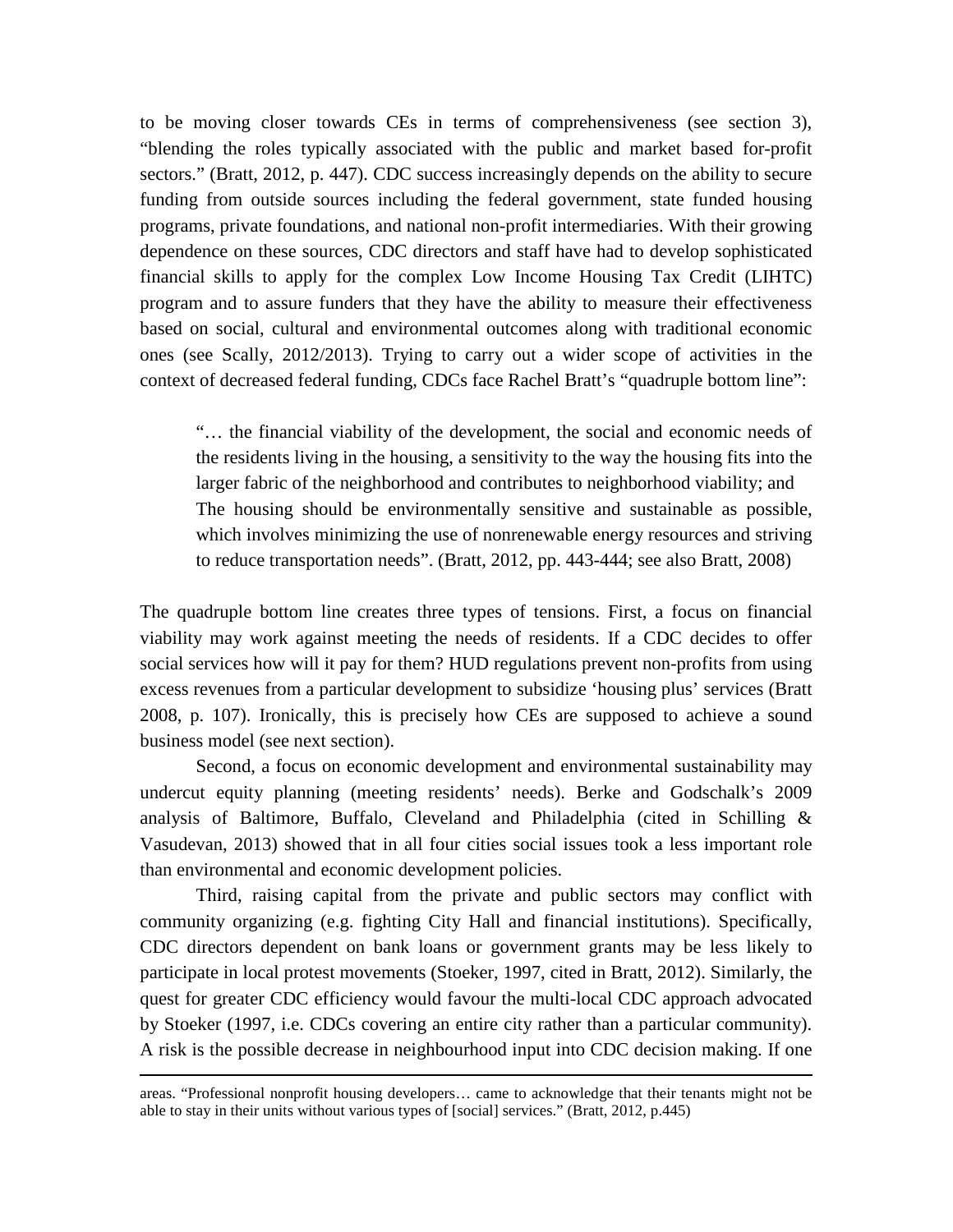CDC serves multiple areas, residents in individual neighbourhoods may have less voice in setting policy.

#### *Targeting*

Targeting implies a focus of subsidies on higher-capacity declining communities (i.e. ones with more effective CDCs, along with a concentration on specific subareas within these communities, in order to strengthen the prospects for neighbourhood improvement. Currently, there is widespread consensus among housing funders and housing researchers that geographic targeting will most likely lead to neighbourhood improvement. Existing research shows that concentrated CDBG funding contributes to neighbourhood improvement but this is most likely to occur in homeownership neighbourhoods (Rohe and Galster, 2014; see also Bostic, 2014; Briggs, 2014; Galster *et al*. 2004, 2006; Pooley, 2014; Thomas, 2013). Although community development funders are fond of the idea of targeting, "political expediency dictates that elected officials spread federal CDBG [and other revitalization] funds *like peanut butter on bread* [italics in original] mollifying all, but fixing none because of the lack of a critical mass of resources in any area" (Joice, 2010, cited in Accordino & Fasulo, 2013, p. 617; see also Thomas, 2013).

With two significant exceptions, housing scholars generally have not clarified whether communities with strong CDCs ought to be prioritized in the future. Ehrenfeucht and Nelson (2013, p.169; see also Beauregard, 2013) note that post-Katrina New Orleans provided a political environment supportive of strategic targeting i.e. where foundation funds went to externally endowed CDCs with demonstrated capacity rather than less experienced indigenous organizations. Brooks and Sinitsyn (2014) observe that if Community Development Block Grant (CDBG) funds, the largest source of funding for CDCs, were allocated exclusively to the poorest parts of the poorest neighbourhoods without regard to community organizational capacity, the city's CDBG program would lose critically needed political support from the more politically powerful CDCs located in the less distressed poor neighbourhoods. Hence, future research should investigate the best ways to achieve a balance between strategic targeting and needs-based targeting.

#### *Community participation*

The growth of CDCs in America is due, in large part, to the presumed relationship between these organizations and the community. However, existing scholarship provides at best, weak support for assumptions about either levels of involvement or the benefits of participation to low-income residents in CDCs.

First, because communities are not monolithic entities, it is questionable whether CDCs can represent a "community." They consist of residents (owners as well as renters, absentee landlords, small businesses, and larger commercial outlets. Consequently on any particular issue it is unlikely that all these groups can find common ground and be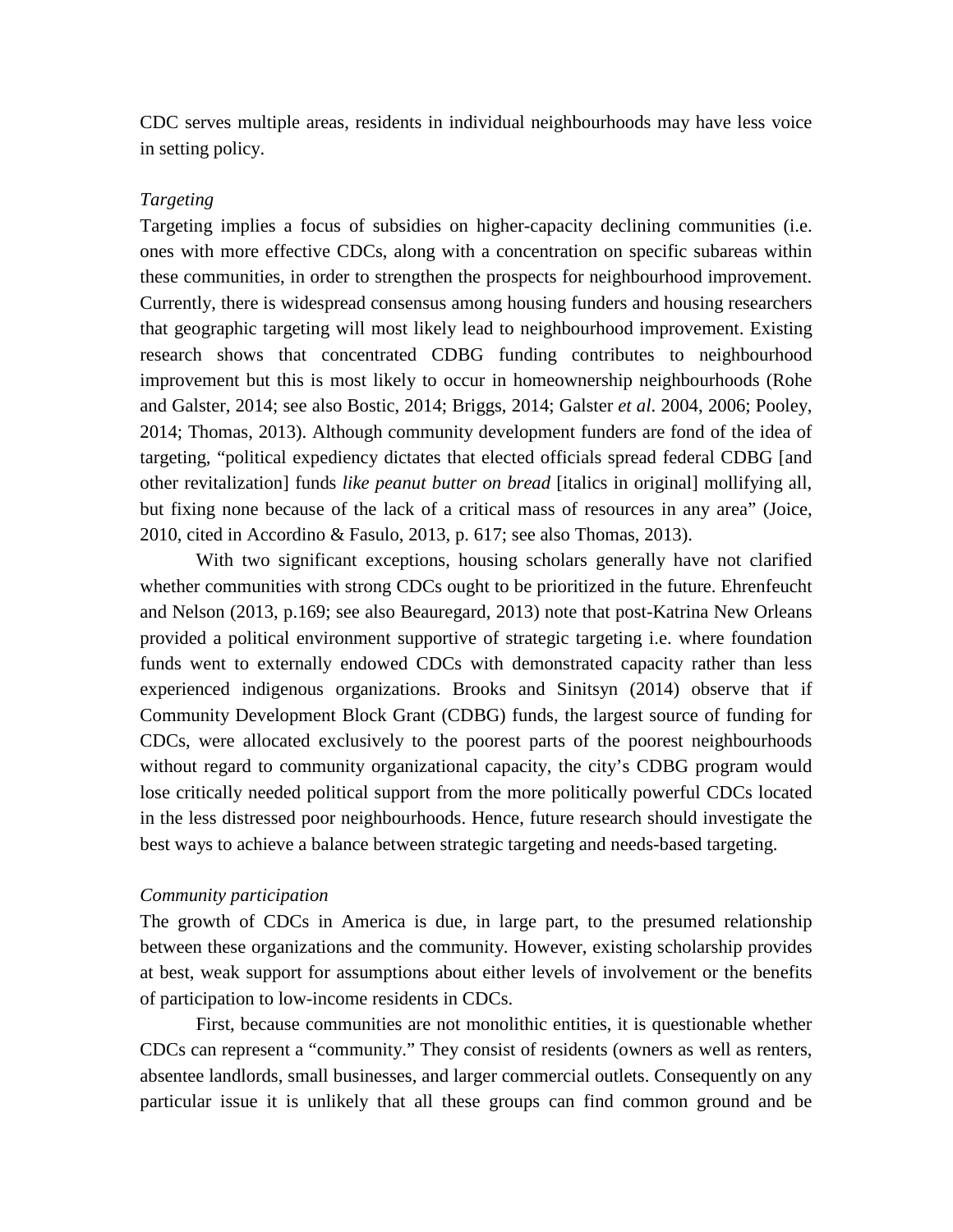represented by a CDC (Bratt, 2008). Because of this diversity within communities, community activists and CDC directors can hardly speak for "their community" (Fainstein, 2010).

Second, attaining high levels of citizen participation is more difficult than most practitioners and academics realize. The complexity of funding may discourage residents from participating (Bratt & Reardon, 2013). Although ideally, residents should be heavily represented on CDC boards, in reality resident participation in CDC boards is limited (Bratt & Reardon, 2013). In some cases, a majority of board members are outsiders (bankers, academics, city officials), a reflection of the CDCs' need to access outside financial resources. CDCs can use community events as a tool for 'involvement'.

Third, little empirical evidence exists to show that involvement in CDCs enhances individual sense of efficacy and as a result increases the prospects for social mobility (Bratt & Reardon, 2013). CDCs may succeed in helping some lower income renters to become owners but it is debatable whether this type of tenure change constitutes empowerment (Peterman, 1998). While some CDCs help to create stronger alliances within and outside CDC neighbourhoods (a measure of greater community empowerment) this may reflect the efforts of entrepreneurial CDC directors rather than the influence of poor residents.

Fourth, a high level of community participation (i.e. community control) does not necessarily translate into a higher quality of life. Some CDCs may become so preoccupied with community control that they lose sight of the need for economic development (see Scally 2012/2013). Furthermore, a community control focus can lead to resident frustrations because of an inability to achieve high expectations (Scally 2012/2013), as well as parochialism, corruption (Fainstein, 2010, p. 67) and anti-social attitudes (Bratt & Reardon 2013). Resident management in public housing is no longer trumpeted by housing advocates (Vale, 2013). Less radical approaches (e.g., partnership arrangements between CDCs, other non-profits like universities, private firms, and local government) may be preferable to community control (Bratt & Reardon 2013).

#### **2.3 Impacts on community revitalization**

Can CDCs spur community revitalization? On the one hand, advocates believe that CDCs can promote overall community revitalization through the spill over effects of new housing or rehabilitation combined with public infrastructure improvements—especially if these physical improvements are supplemented with social services (i.e. 'housing plus programs', see Bratt, 2008). On the other hand CDC critics assert (1) that CDCs are almost unnecessary—that "the private sector could and would pick up the slack if CDCs faded into oblivion" (Scally, 2012/2013; see also DeFilippis, 2004; Fraser *et al*., 2003; Husock, 2003; Lemann, 1994; Rusk, 1999), (2) that CDC efforts are so small and marginal that they are unable to counteract the effects of concentrated poverty (Newman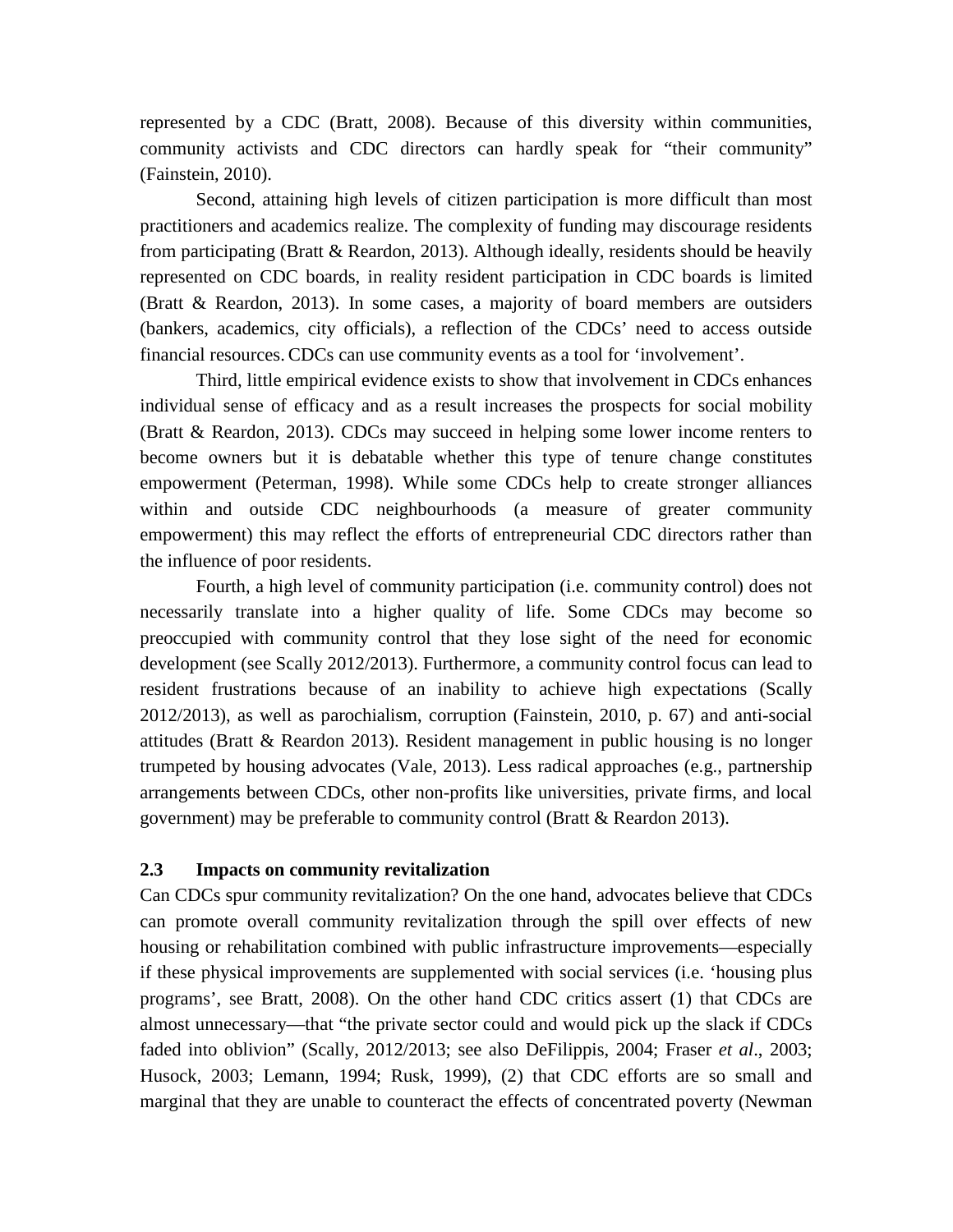& Schnare, 1992), the interrelated processes of racial and economic decline (Varady, 1986), wasteful suburbanization (Briggs, 2014), gentrification (Fainstein, 2010) and globalization (the loss of inner city-jobs to the suburbs, the south, and overseas, DeFilippis, 2010), (3) that CDC programs (including housing-plus programs) could lead residents to define themselves as 'welfare dependent' thereby undermining their sense of self-worth and cause them to see deficiencies in themselves, their neighbours, and their communities (Bratt, 2008 based on Kretzmann & McKnight, 1993) and (4) that householders in CDC neighbourhoods who achieve mobility are likely to move out.

Because there has been so little empirical research on the impacts of CDCs and because it is difficult to separate the impact of CDCs from other community development programs, it is worth addressing the question of how effective America's Community Development Block Grant (CDBG) program has been in promoting revitalization. Existing writings offer conflicting results. Two Urban Institute studies (Galster *et al*., 2004; Walker *et al*., 2002) "found evidence of significant improvement in neighbourhoods where CDBG funding was concentrated. The authors found that tracts with above-average CDBG spending per poor resident over the three-year study period (1994-1996) had significant positive relationships between CDBG spending and neighbourhood outcomes, as measured by median home mortgage loan originations, mortgage application approval rates, and the number of businesses." (Rich, 2014, p. 71)

Similarly Pooley's 2014 article suggested the existence of a threshold of CDBG funding beyond which increases in public investment were associated with sharp increases in housing values. At the same time, a recent evaluation of the CDBG program concluded that it has demonstrated little effectiveness in revitalizing poor communities (Center for Effective Government, 2005, cited in Rohe and Galster, 2014).

Two recent high quality empirical evaluations of community development efforts with entrepreneurial elements highlight the challenges to revitalization in the inner city. DeLuca and Rosenblatt's 2013 evaluation of the Enterprise Foundations' Sandtown-Winchester Neighbourhood Transformation Initiative (West Baltimore) highlights the resiliency of social problems in high poverty and racially segregated neighbourhoods. Unfortunately, DeLuca and Rosenblatt do not discuss the efforts of CDCs so it is impossible to assess their role in the limited revitalization that took place. Clearly, it is important to assess the role of CDCs in future studies of this kind.

Monti and Burghoff's 2013 article highlights the limited prospects for community revitalization when it is carried out in conjunction with public private partnerships. The authors tracked social and economic changes in five communities in mid-St. Louis between 1970 and 2000 — where redevelopment was undertaken by public-private partnerships involving like private corporations or major non-profit institutions (Washington University Medical Center) — and compared the progress of redevelopment areas against that seen in nearby 'control sites.' The effects of the public-private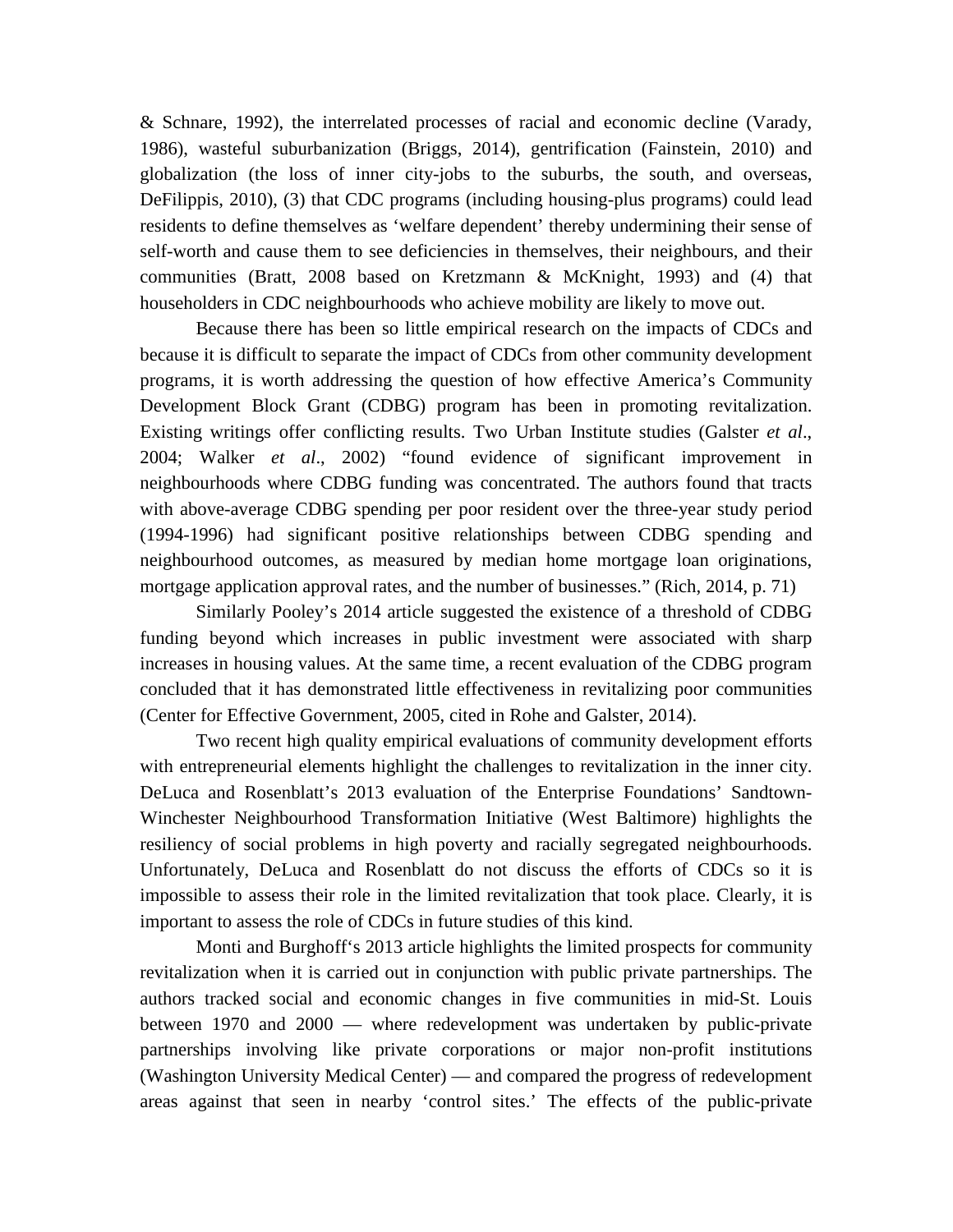partnerships were more apparent at some redevelopment sites as compared to others and the spill over effects of redevelopment were limited to the immediately surrounding subneighbourhoods. Equally important, redeveloped areas managed to retain many of their established low-income minority residents and/or replace them with people who were very much like them—in part because of the efforts of these large institutional partners to maintain a population mix. Finally, redevelopment efforts generally had no impact on distressed shopping strips. While Monti and Burghoff do not discuss CDCs explicitly, they conclude "that but for the companies, institutions, *resident groups*, and political leaders that made the redevelopment of these five areas possible 40 years ago, the middle part of the city of St. Louis would be much less vital than it is today." (p. [5](#page-8-1)29, italics added). $5$ 

The existence of hundreds of gentrifying communities across America (and in other developed countries) shows that decline is not inevitable; in some cases the process may be reversed, albeit with costs (as well as benefits) for long-term, low-income residents (Freeman, 2006). While it is impractical for CDCs to "stop" gentrification, they may address the problem of displacement by enhancing the stock of socially managed housing and by implementing programs promoting social interaction across class lines (DeFilippis *et al*., 2010; Hymowitz, 2013). Unfortunately, few cases studies exist of CDCs attempting to create stable mixed-income communities in areas experiencing gentrification.

To improve the quality of CDC outcome research—to raise it to the level of sophistication of poverty de-concentration studies like Moving to Opportunity (MTO), will require advanced techniques aimed at assessing the extent to which CDC initiatives are responsible for any changes that take place. Improved understanding will also require qualitative research on the degree to which local community involvement and approval exists; and the ways in which partnerships are formed (and severed) between community organizations, state, local, and federal agencies (DeLuca & Rosenblatt, 2013, p. 11).

#### **3. British Community Enterprises**

#### **3.1 Definition and evolution over time**

Like other social enterprises, community enterprises are not-for-profit organizations which operate commercially. The key distinguishing characteristics of community enterprises are owning and managing properties, retaining profits for the good of the community and being locally accountable. According to Bailey (2012), community enterprises receive income from their assets (i.e. property management) and then recycle

<span id="page-13-0"></span> $<sup>5</sup>$  Similarly, Scally (2012, p. 716) asserts that "... 'but for' CDCs [neighborhoods would] be considerably</sup> worse off than they are today.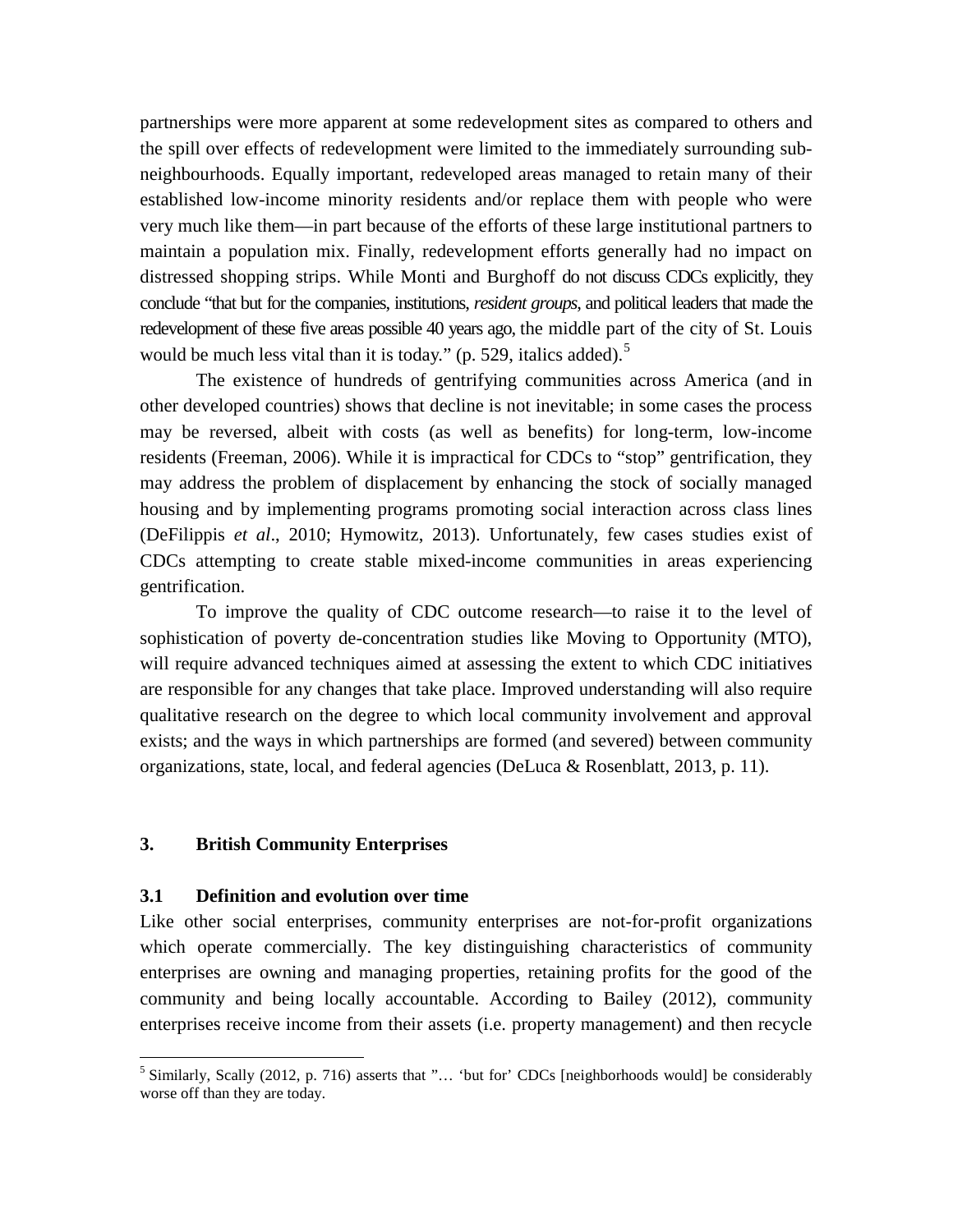this income (rents, less management costs and contributions to reserves) into a range of social, economic or cultural programs or activities that address a certain need in a placebased community or tackle a perceived service deficiency, whether or not as a result of austerity programs. Bailey (2012, pp. 6-7) distinguishes between three categories of community enterprises:

- 1. Village halls (with approximately 10,000 spread throughout England);
- 2. Community development trusts involved in the provision of housing, workspace and training, retail, health and sports facilities and the delivery of contracts for nurseries and social services, and
- 3. Former partnership regeneration projects, such as the New Deal for Communities (NDC, see Lawless, 2011) or Neighbourhood Management Pathfinders.

The following four cases from Bailey's 2012 article highlight the broad scope of British community enterprises which are located in both rural localities and urban neighbourhoods.

- The Caterham Barracks Community Trust (Caterham, Surrey) played a major role in redoing a redundant army barracks in the middle of a small village, in a rural area within London commuting distance, into an "urban village" which was subsequently developed with 400 houses and flats, business premises and a range of community facilities. (p. 18);
- Creation Development Trust (Blaengarw, South Wales) "has developed a series of social enterprises [e.g. the Blaengarw Workmen's Hall, a 250-seat arts and community venue], projects and events that have made regeneration a reality for this mining town..." (p. 20);
- The Manor and Castle Development Trust, which serves one of the most deprived areas in Sheffield, a formerly industrial city, has two wholly owned subsidiary companies, one which operates a building containing serviced offices and another which manages land on which housing built with government regeneration funding was built;
- The Westway Development Trust (WDT) serves North Kensington, London, "by far the most deprived part of an otherwise very affluent borough in inner London. " The Westway Development Trust provides sports facilities on 9 hectares of land under the Westway Flyover [an elevated highway] land transferred to the Trust by "Transport for London" although it was originally owned by the Greater London Council abolished in 1986. (p. 26)

These case studies suggest that there is a niche for these community-based organizations in relatively affluent suburban locations, rural and sea-side villages, as well as depressed inner city locations with the more traditional array of social, economic and environmental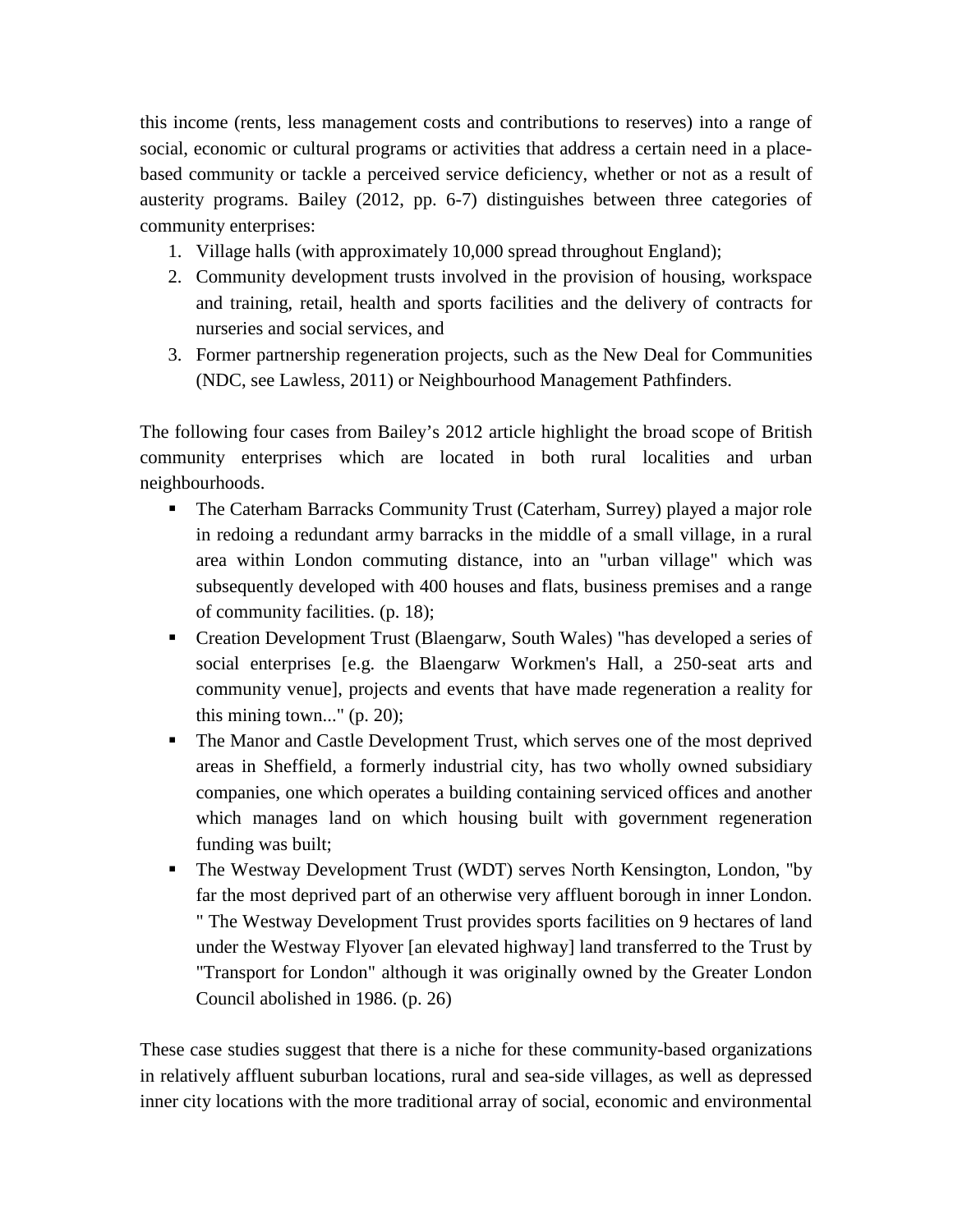problems. Although some scholars (e.g. Thake, 1995 cited in Bailey, 2012) have argued that community enterprises could make a major contribution to community regeneration by forming partnerships between other organizations in the voluntary and community sectors and public sector bodies, community enterprises have generally not been seen as central to (government-initiated) regeneration processes.

#### **3.2 Key conditions for revitalization impacts**

As with CDCs, four sets of factors influence the success of community enterprises in the context of urban regeneration: (1) characteristics of the organization, (2) cooperation on multiple scales, (3) comprehensiveness and viability, (4) targeting, and (5) community participation.

#### *Organizational characteristics*

Bailey (2012) identifies three key organizational characteristics. The first is the skill level and the level of entrepreneurship of the director and other staff. The social entrepreneur, who is most often the director "… needs the skills of the entrepreneur to identify opportunities and ways of exploiting them, they need a clear vision about the social, economic and environmental objectives of the organization, and an ability to motivate staff, the directors and the wider community in order to sustain the organization and to ensure it prospers" (ibid. pp.14-15). Some trusts are much more entrepreneurial than others and create complex developments involving cross-subsidization. For example, Coin Street Community Builders (CSCB, London) is already well known for their mixed use Oxo Tower development which was completed in 1996. The commercial residential development funds most of the capital cost and all of the revenue subsidy required for leisure and recreational programs (ibid. p.29; see also Fainstein, 2010, pp. 124-125).

The second factor is the level and quality of voluntary efforts. Generally, "the best outcomes arise where individuals take on responsibilities and play roles which generate satisfaction and a sense of achievement for themselves" (ibid. p. 18; see also Smith, 2012). The third factor is the size of the community enterprise. Larger organizations tend to have larger capacity and greater potential for success. "Sources of funding and resources vary enormously between organizations. Some exist on very small donations and other sources, the bigger enterprises gain revenue funding from their own assets which may be let on commercial terms, or from other surpluses (p.28)."

#### *Co-operation on multiple scales*

As in the US, the success of CEs is dependent on cooperation on multiple levels, from the neighbourhood to the nation as a whole. Bailey (2012) emphasizes the importance of social capital in the neighbourhood or locality: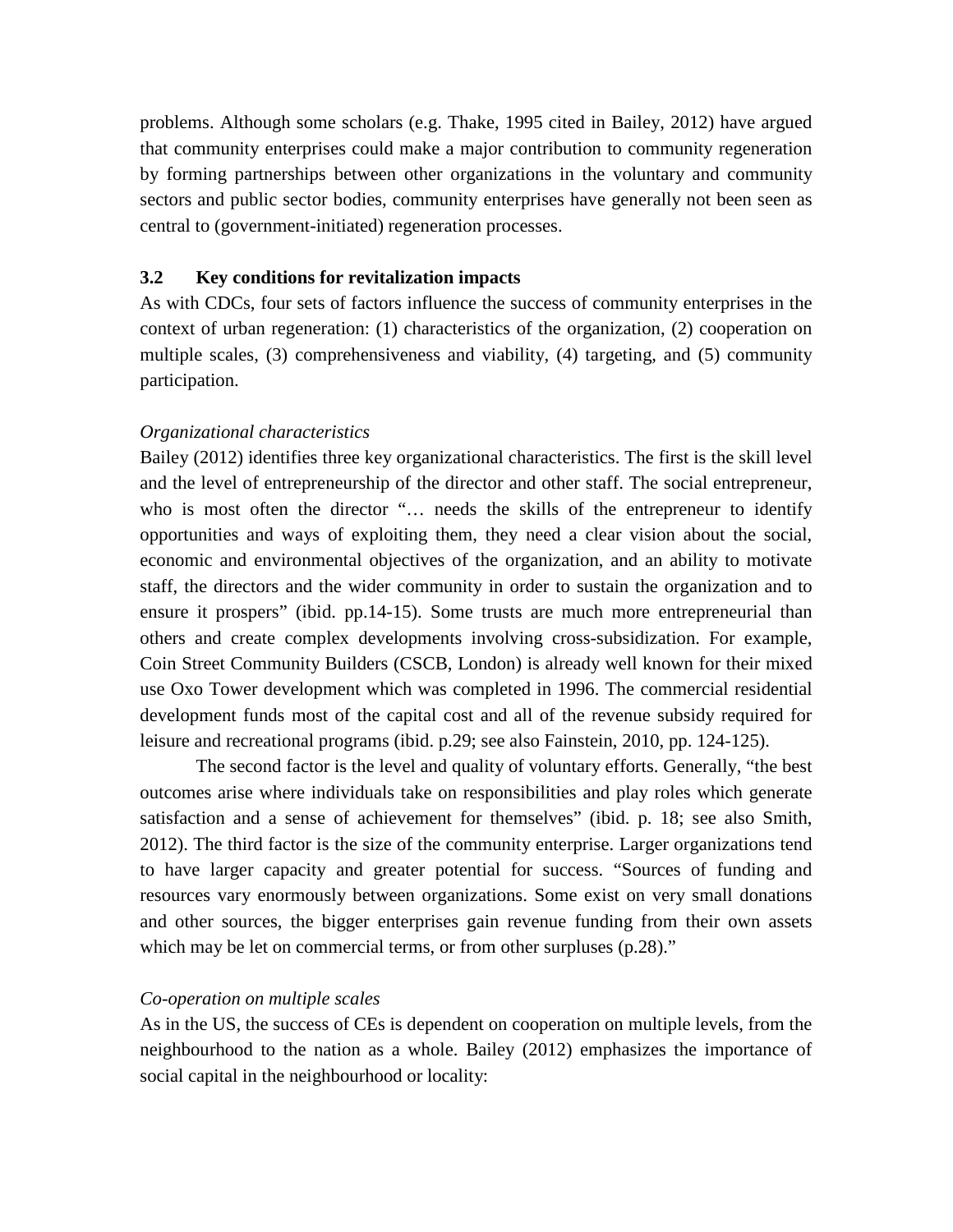"The primary strength of community enterprise is that it can harness the social capital evident in local communities and use it to achieve positive outcomes through mobilizing volunteers, board members and paid staff. The commitment to the locality and the ability to exploit the tacit knowledge of residents gives the organization added strength and the ability to represent it in other forums. Thus community enterprises are aware of the positive benefits of engaging local communities in order to build capacity and to promote bridging, bonding and linking social capital" (ibid. p. 30; see also Smith, 2012).

Unfortunately Bailey does not provide empirical evidence to support the above assertions, e.g., that communities able to mobilize volunteers are more likely to achieve positive outcomes (however these positive outcomes are defined). In addition the likelihood of success is dependent on neighbourhood social and economic conditions. Take for example Bailey's example of The Steel Inn operated by the Manor and Castle Development Trust, Sheffield. This was a pub which developed a bad reputation and which experienced a high incidence of anti-social behaviour. The Trust's ability to work with local authorities to produce a young people's resource centre clearly was undercut by the concentration of poverty and related social problems.

The effectiveness of a community enterprise is also dependent in part on the CE's participation along with other groups in city-wide planning processes and neighbourhood forums. [6](#page-13-0) As an example of this type of partnership arrangement, the Lyme Regis Development Trust works closely with the town council and District Council in building on the Lyme Forward Community Plan when opportunities and funding become available (Bailey, 2012, p.22). A similar example is offered by the Caterham Barracks Community Trust, of which a later chairman was not only a local resident, but also a district counsellor, and therefore important in creating relations between governmental institutions (the District Council and District administration), the local community and the private developer (Van Meerkerk *et al*., 2013, p. 1649). According to Bailey, if community enterprises are to achieve the same level of growth as American CDCs then the UK needs to replicate national intermediaries such as the Local Initiatives Support Corporation (LISC) which allocate resources and provide technical support to CDCs and related organizations (Bailey, 2012, p.13). In the UK, over six hundred community enterprises are joined in Locality, a leading nationwide network of development trusts, community enterprises, settlements and social action centres. Its vision is "is to make every community a place of possibility – through social action, community enterprise and community asset ownership" (Locality, 2014). For this purpose, it offers expert guidance, a range of free tools and further support to community enterprises. Presumably CEs that

<span id="page-16-0"></span> $6$  As mentioned earlier, in a parallel manner, some of the more successful American CDCs participate in city-wide housing partnerships.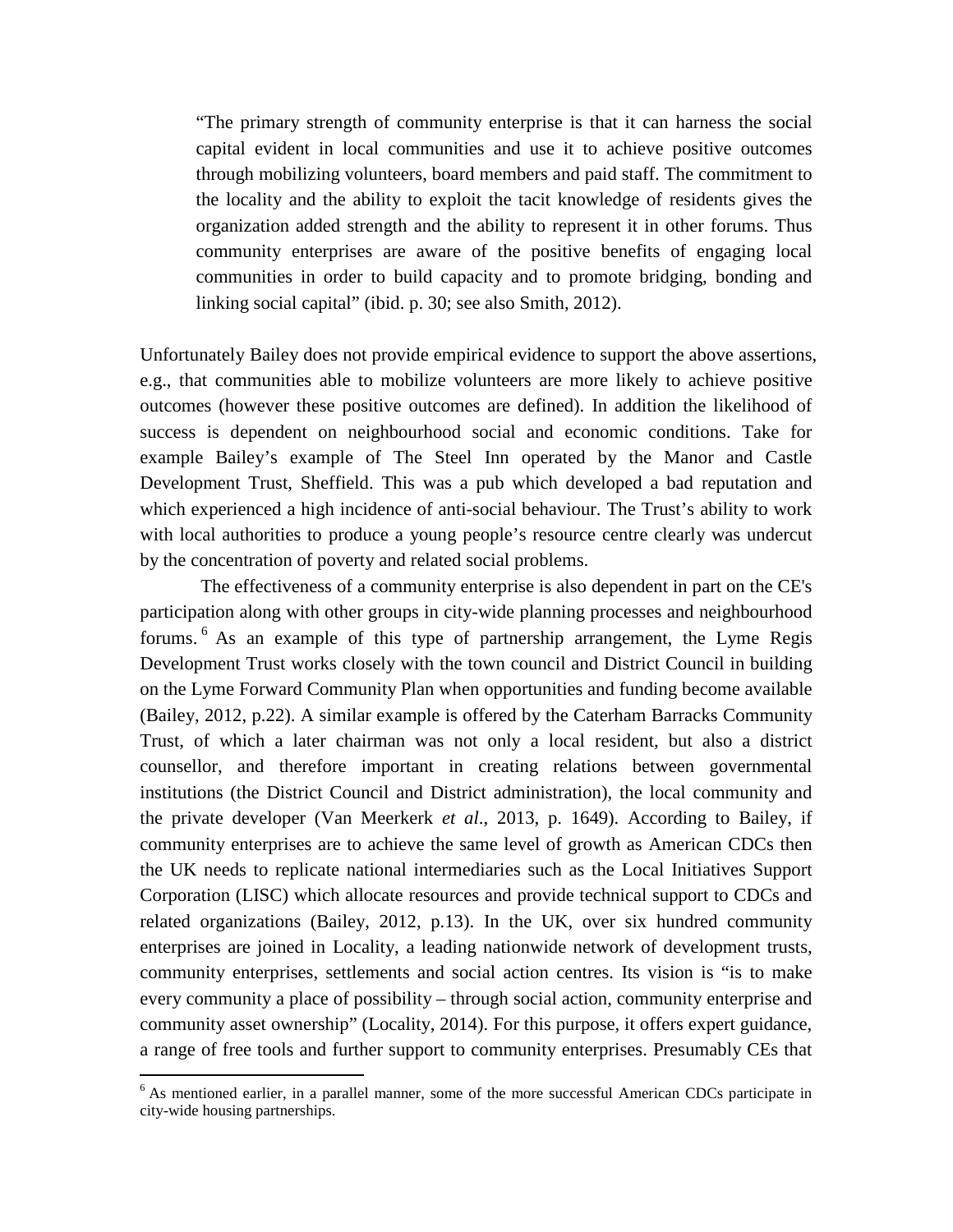belong to Locality are more successful in accessing external funding and technical expertise although this hypothesis has not been empirically tested.

#### *Comprehensiveness and viability*

Most community enterprises aim to achieve the 'triple bottom line' of economically viable operations (being able to meet the payroll), social benefits (including but not limited to more jobs for the unemployed) and high environmental standards (more parks and open space, buildings which reduce energy consumption (Elkington, 1998, cited in Bailey, 2012). Achieving this triple bottom line creates tensions. For example, acquiring vacant buildings may necessitate costly repairs undercutting the agency's financial viability.<sup>[7](#page-16-0)</sup> There exists considerable variability among community enterprises in terms of their ability to achieve the 'triple bottom line.' Some community enterprises such as Coin Street Community Builders (London) are fortunate in securing assets from the beginning. They are especially privileged if these assets can be acquired at below market value; this may be through transfer from a local government or other public body or as part of negotiations arising from the planning system. Other community enterprises struggle to acquire assets and often find it difficult to obtain commercial loans for acquisition and development if the full market price has to be paid. Accessing capital funding at reasonable interest rates remains one of the major limitations on the growth of this sector. (Bailey, 2012, p. 32). All Bailey's case studies emphasize the financial challenges facing community enterprises in terms of funding and financial risks.

In order to put together complex financial deals necessary to accept the increased responsibilities assigned to them by government, community enterprises have to upgrade their financial skills. Specifically, community enterprise directors "and their boards [need] to identify an opportunity, produce a business plan which works financially, identify possibly multiple funding sources and then to implement the project within budget" (Bailey, 2012, p.28).

#### *Targeting*

In section 2.2, we explained that geographic targeting in the USA context implies that a focus on higher capacity declining communities, along with a concentration on specific subareas within these communities, will improve the prospects for neighbourhood improvement. (Thomson, 2013; see also Galster *et al*., 2006, Ryan, 2013). In the UK context, the changing policy context creates a double loading to the concept of targeting. A key aim of the 2011 Localism Act is to pave the way for a wide transfer of powers to communities, neighbourhoods and individuals, for example by a 'Community Right to

<span id="page-17-0"></span> $<sup>7</sup>$  As indicated earlier, Rachel Bratt uses the term "quadruple bottom line" (she added economic</sup> development) to describe the three other sets of goals sought by American CDCs. We suspect that this term applies equally well to British community enterprises.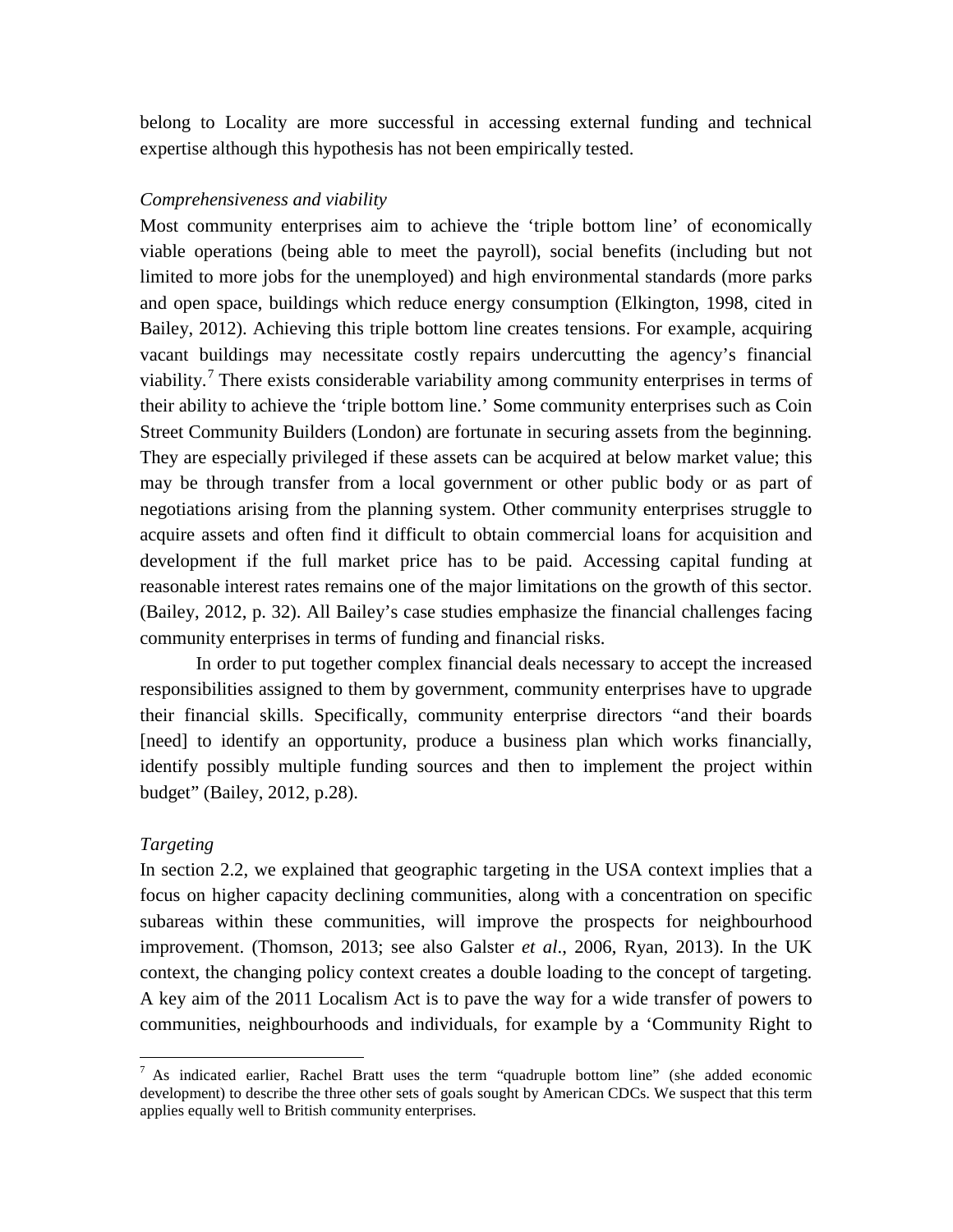Buy' (CLG, 2011) that should facilitate the transfer of important private or public assets with a 'community value' to community groups. Citing Kisby (2010) and Lawless (2011), Bailey (2012) identifies several problems of this power-devolving strategy, which are important for the issue of targeting:

"… Second, there is no apparent targeting of the most deprived neighbourhoods which require most assistance in addressing issues of asset transfer. Third, it clearly favours the better organised and generally more affluent areas which already have the skills, knowledge and resources to run community enterprises which can exploit opportunities. Fourth, the reduction of funding for voluntary and community organisations since 2010 has been substantial and therefore the sector is less able to take advantage of new opportunities" (ibid. p.12).

In other words, the government approach seems to be moving away from targeted support to the most deprived areas (often those with limited capacity and also disproportionally hit by austerity budget cuts, see Hastings *et al*., 2012) to a do-it-yourself strategy in which the better equipped community groups have more opportunities to take hold of assets (which are key to the prospects of community enterprises). In fact, this can be considered as an implicit targeting strategy that resembles the US situation in the sense that resources or assets will go to 'areas in need' where the expected 'return on investment' is highest. And the remains of 'traditional' government targeting are hampered by the reduction of funding for voluntary and community organizations. As a result, the key challenge lies with CEs in deprived areas where government sponsoring is about to disappear and where social and cultural capital and abilities are low (compared to middle-class communities).

#### *Community participation*

Community enterprises need to be viewed in the context of earlier neighbourhood regeneration projects. Although participation has usually been stressed as a goal, "there [has] often [been] confusion and uncertainty about who should be involved in community participation and how this would contribute to the achievement of regeneration objectives (Evans, 2008, cited in Bailey, 2012, p.9) Even though these earlier neighbourhood regeneration programs emphasized community involvement, national evaluations demonstrated that, even with additional resources, the proportion of residents directly involved remained limited." (p.9; see also Lawless, 2011). Rather than rely on direct means such as 'town halls', most community enterprises use informal mechanisms, such as volunteers and word of mouth, in order to encourage greater involvement in the organization. Involvement is also achieved through events and festivals, community cafes and training, or through day-to-day informal influence and persuasion.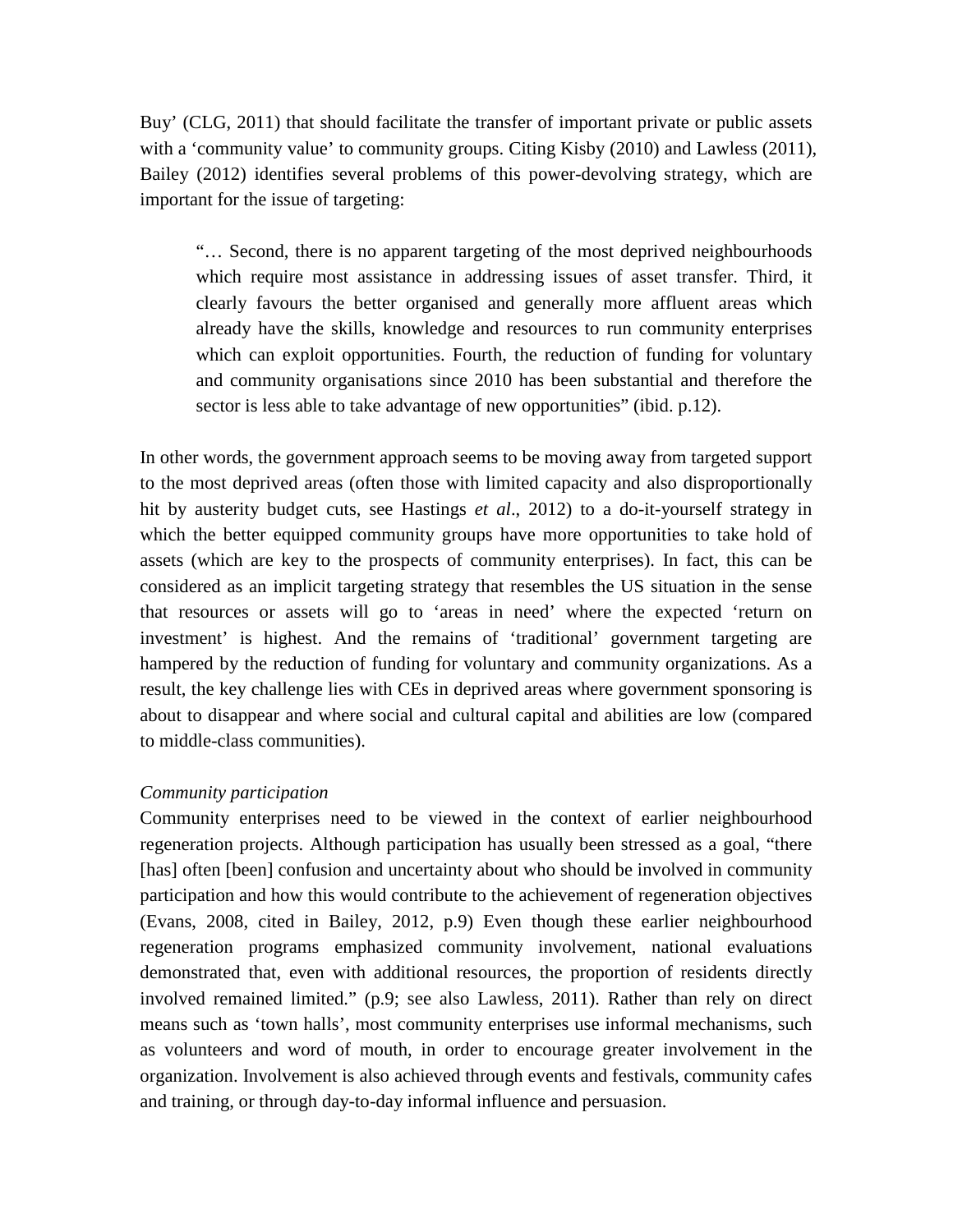A key issue for community enterprises is the representativeness of the boards. With some exceptions noted by Bailey (2012, p. 15), many CE boards are dominated by white men, many of whom are retired. While such boards are clearly not fully representative of the community they may be better connected to the private sector than would be the case if the board were more demographically diverse. "In essence, the organization needs to be able to attract members with a range of appropriate skills, engage the wider public and other stakeholders, and establish systems which are flexible and sustainable in the longer term" (ibid.).

#### **3.3 Impacts on community revitalization**

Bailey (2012, p. 33) asserts that "the impact of community enterprise is very difficult to assess because it operates on so many fronts, works on different timescales, and delivers social, economic and environmental benefits. In many ways, recording outputs, rather than outcomes, and the perceptions of those directly involved and users is more meaningful but still raises methodological difficulties." This explains why much of the 'evidence' he presents is rather anecdotal. Another example shows that it has been easier to report on CE outputs than outcomes. The Caterham Barracks Community Trust "used its funds to establish a range of economic, social, educational, cultural and sports facilities, such as an indoor skate park, a centre for arts and recreation, a cricket field, a children's play area, a nature reserve/community farm, a centre for enterprises and a football club. The Trust functioned as a platform or 'springboard' for these user groups to run certain community facilities and it holds an open attitude towards potential user groups" (Van Meerkerk *et al.*, 2013, p.1642). Nevertheless, Bailey is optimistic about the future of community enterprises as long as they adopt a new regeneration model, one "that accentuates the people and their assets as the starting point, rather than negative measures of 'need' and one that builds up the organizational skills of residents. His new regeneration model depends on achieving a high level of citizen participation, something that has been extremely difficult to achieve in distressed neighbourhoods in the UK. The rise of facilitating legal frameworks such as the Localism Act (2011), may support this new model of regeneration, but it is too early to establish the validity of this claim.

#### **4. Conclusions and Future Research**

Nick Bailey's 2012 article on British community enterprises (CEs) provided the impetus for this paper. He asserted that CEs fundamentally resembled American community development corporations and consequently that CEs could learn a great deal from CDCs. In this paper, we have analysed the extent to which CEs and CDCs resemble one another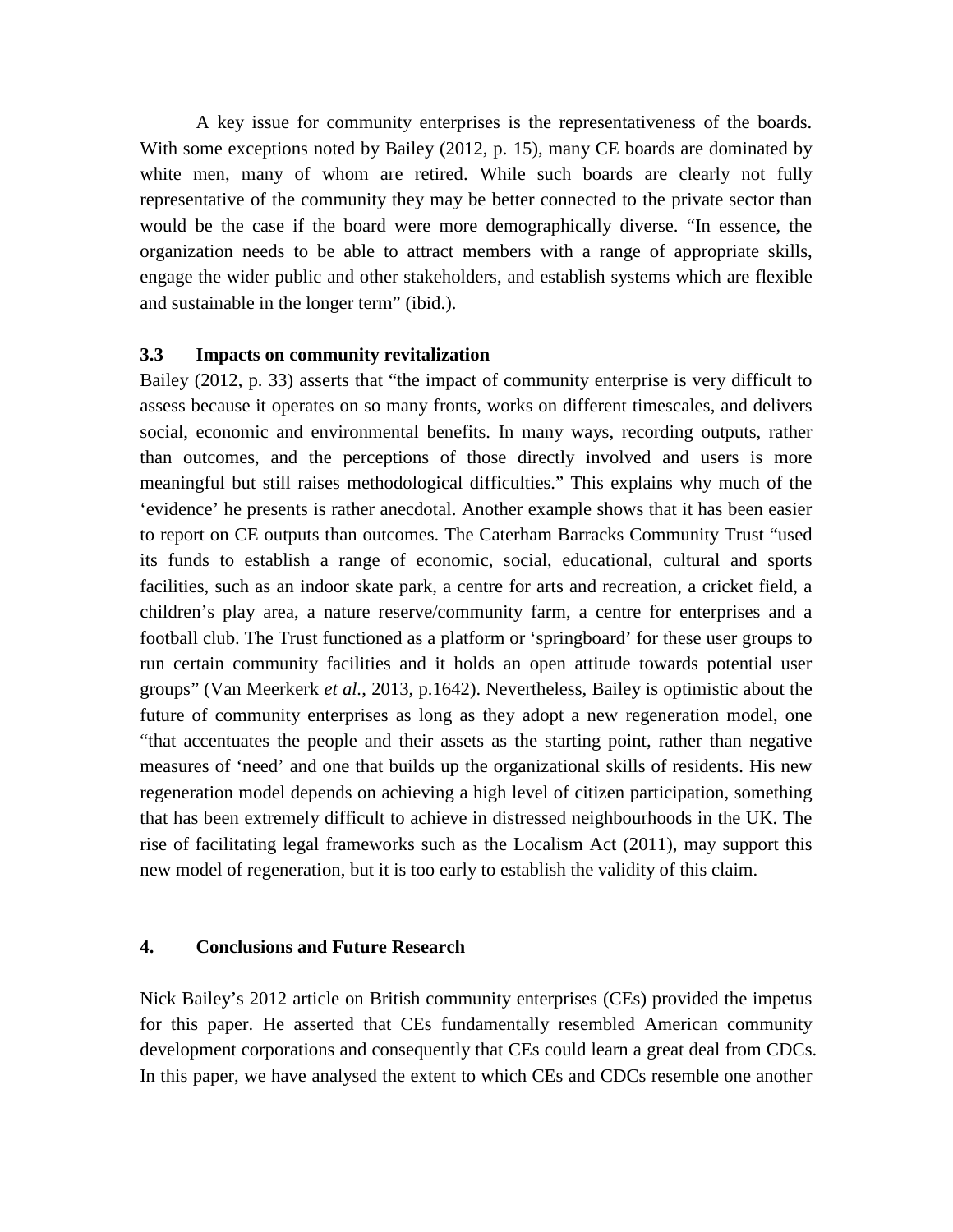with respect to their evolution, factors affecting success, implementation dilemmas, and their track record in promoting community revitalization

Although both CEs and CDCs are non-profits with a geographic focus and both have attained growing importance due to devolution of responsibilities from the national to the local and community levels, they exhibit significant differences. CEs are best known for managing properties transferred to them by government and other entities; to date, they generally do not play a central role in neighbourhood revitalization efforts. In contrast, CDCs emphasize housing construction and/or rehabilitation and CDCs are key actors in neighbourhood revitalization efforts. However, CEs and CDCs are becoming increasingly similar. Some CEs (i.e. Community Development Trusts, former partnership regeneration projects) are involved in housing provision. On the other hand (like CEs) some CDCs are leasing space in commercial and industrial facilities while accepting donated property from land-rich entities like churches. Similar factors affect the prospects for success of CEs and CDCs: agency size, the level of training and motivation of the director, neighbourhood social capital (which affects the ability to draw volunteers), neighbourhood social and economic problems (inversely); community assets (such as universities, hospitals and government offices), and membership and participation in local, state and national networks. There is one organizational key difference in the determinants of success. In the US but not the UK, there is consensus about the need to pay professional-level pay salaries to attract qualified directors.

CEs and CDCs are experiencing some of the same dilemmas concerning implementation. First, in both countries there is considerable scepticism about the value of devolution. CEs and CDCs are being given increased responsibility but without the funding needed to carry out these responsibilities. Second, in both countries communitybased organizations face a series of trade-offs related to the quadruple bottom line; maintaining financially stable operations (developments), offering needed social services, promoting community economic development and maintaining high environmental standards. Third, although both CEs and CDCs prize community participation, the desired levels of participation and the presumed benefits (e.g., 'empowerment') usually have not been achieved or cannot be substantiated by research.

On the other hand, British and American discourse concerning targeting differs. In the UK, the national government now implicitly targets high capacity communities through the power devolution, do-it-yourself discourse regarding community self-help and the associated guidance that is now being developed, e.g. regarding asset transfers through a Community Right to Buy. Many academics from the UK object to this form of targeting (e.g. Kisby, 2010; Lawless, 2011; Bailey, 2012). In contrast many American practitioners and academics advocate "strategic geographic targeting": focusing on highcapacity lower-income communities (within the population of lower income communities eligible for help) and by concentrating projects at the block and neighbourhood subarea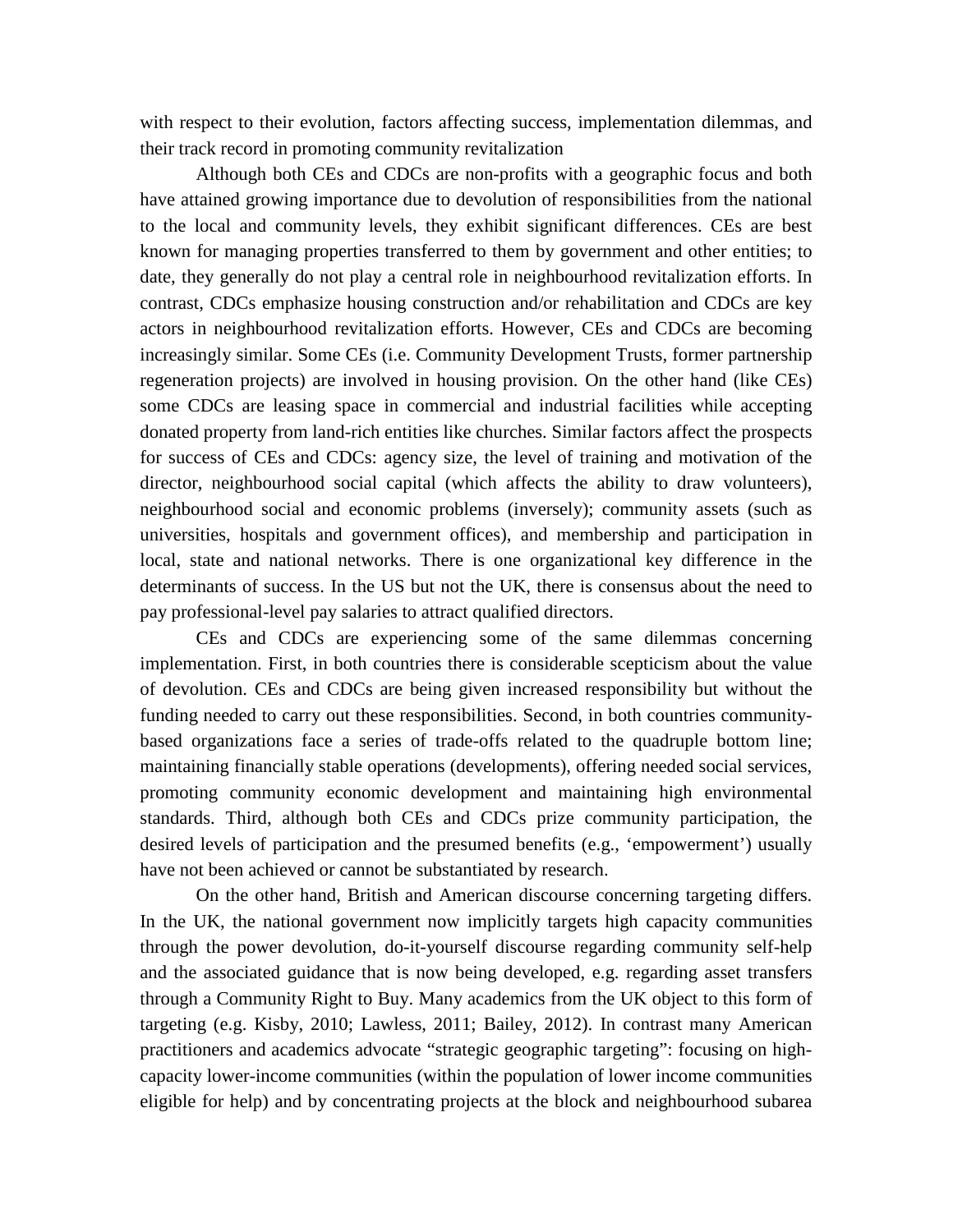levels. However, targeting (whether strategic or equity-based) rarely occurs because politicians prefer to spread limited funds over all eligible communities.

The very scarce scholarly empirical work on the impact of CEs and CDCs on community revitalization has generally produced optimistic conclusions but little 'hard evidence.' The lack of information on changes in socioeconomic indicators resulting from CDC activities is understandable. Because information on housing production is more readily available than data on other non-housing objectives such as 'community empowerment' CDCs generally find it easier to show success by focusing on housing production (Scally, 2012/2013). Two recent American studies — DeLuca & Rosenblatt (2013); and Monti & Burghoff (2013) — highlight what is hopefully a trend toward more sophisticated community development research. However, considerable room for improvement remains until scholars will be able to tease out the role that CDCs play in revitalization efforts and to transfer the lessons of CDC successes or failures from one community to another. The available empirical research —much of it based on the larger CDBG program — suggests that community development programs have generally not been able to counter the forces of decline. To conclude, British CEs could benefit from American CDCs by:

- Importing the model of national financial intermediaries such as LISC;
- Initiating a serious discussion about the need to pay directors professional-level salaries and the implications involved;
- Making greater use of strategic targeting while at the same time raising the capacity of CEs in distressed areas, and by
- Replicating sophisticated community development studies (see DeLuca and Rosenblatt, 2013, and Monti and Burghoff, 2013).

Based on the review of CDC and CE literature, our paper raises a number of questions that can guide future research. First and most obvious, the very scarce empirical work on the outcomes of CDCs and CEs clearly needs extension. As Bailey (2012, p. 33) has mentioned, these impacts are very difficult to assess because they operate on many fronts, on different timescales, and deliver various social, economic and environmental benefits. Moreover, the impact of CDCs/CEs is in itself difficult to "flesh out" as part of larger community revitalization efforts. To overcome such methodological challenges, the quality of outcome research has to be raised to the level of sophistication of either quasiexperimental studies like Moving to Opportunity (MTO), or a comprehensive Theory of Change (ToC) approach combined with in-depth fieldwork. In brief, the latter approach meticulously analyses the assumptions behind a certain (policy) intervention and subsequently studies to what extent these underlying assumptions (*theories of change*)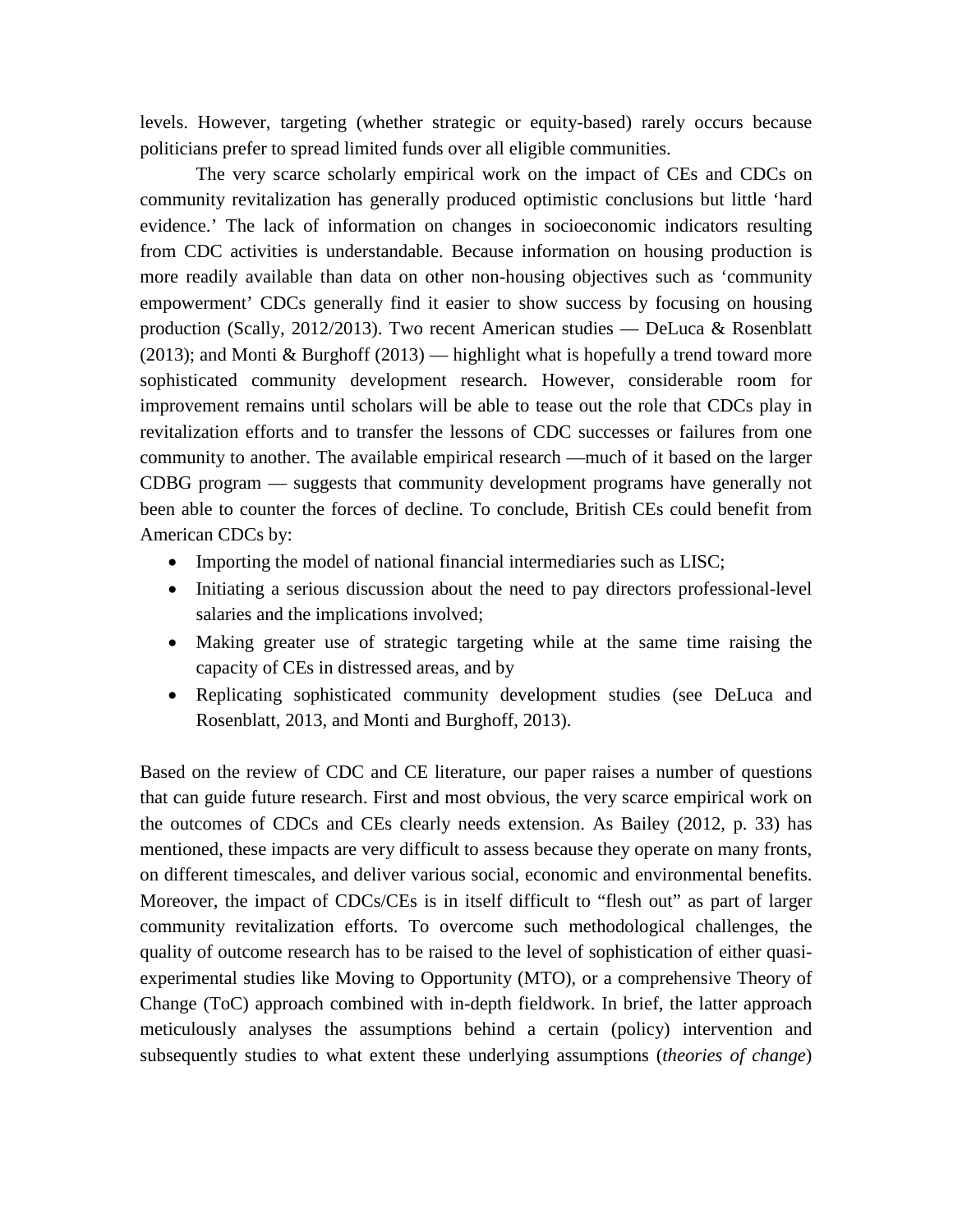are realistic (Weiss, 1995; Pawson & Tilley, 1997).<sup>[8](#page-17-0)</sup> Improved understanding will also require qualitative empirical research on the degree to which local communities are actually involved in CDCs and CEs and the ways in which (new) partnerships are formed (and severed) between community organizations, state, local, and federal agencies (DeLuca & Rosenblatt, 2013, p.11).

Second and related, research should reveal how community enterprise can harness social capital in local communities (including ones experiencing gentrification or becoming immigrant enclaves) and how it can be used (more effectively) to achieve positive outcomes through mobilizing volunteers, board members and paid staff.

Third, in terms of management, research should examine in more depth the role that is played by CDC/CE boards, relative to the director, in establishing the mission of the CDC/CE, in governing the organization, and in establishing the importance of the relationship between the board and the executive director in influencing agency effectiveness.

Finally, future research should investigate the relative importance of the benefits and costs of strategic targeting versus needs-based targeting. More insight in these issues will surely advance the knowledge on the potential of community entrepreneurship in the context of neighbourhood revitalization.

#### **Acknowledgements**

This paper is the result of a research stay of David Varady at Delft University of Technology, Faculty of Architecture and the Built Environment, Department OTB, from May till July, 2014. During this stay, Varady collaborated with Kleinhans and Van Ham in conducting the literature review and writing the paper.

#### **References**

Accordino, J., & Fasulo, F. (2013). Fusing technical and political rationality in community development: A prescriptive model of efficiency-based strategic geographic targeting. *Housing Policy Debate, 23*(4), 615-642.

 $8$  In the words of Weiss (1995): "The concept of grounding evaluation in theories of change takes for granted that social programs are based on explicit or implicit theories about how and why the program will work. The evaluation should surface those theories and lay them out in as fine detail as possible, identifying all the assumptions and sub-assumptions built into the program. The evaluators then construct methods for data collection and analysis that track the unfolding of the assumptions. The aim is to examine the extent to which program theories hold. The evaluation should show which of the assumptions underlying the program break down, where they break down, and which of the several theories underlying the program are best supported by the evidence".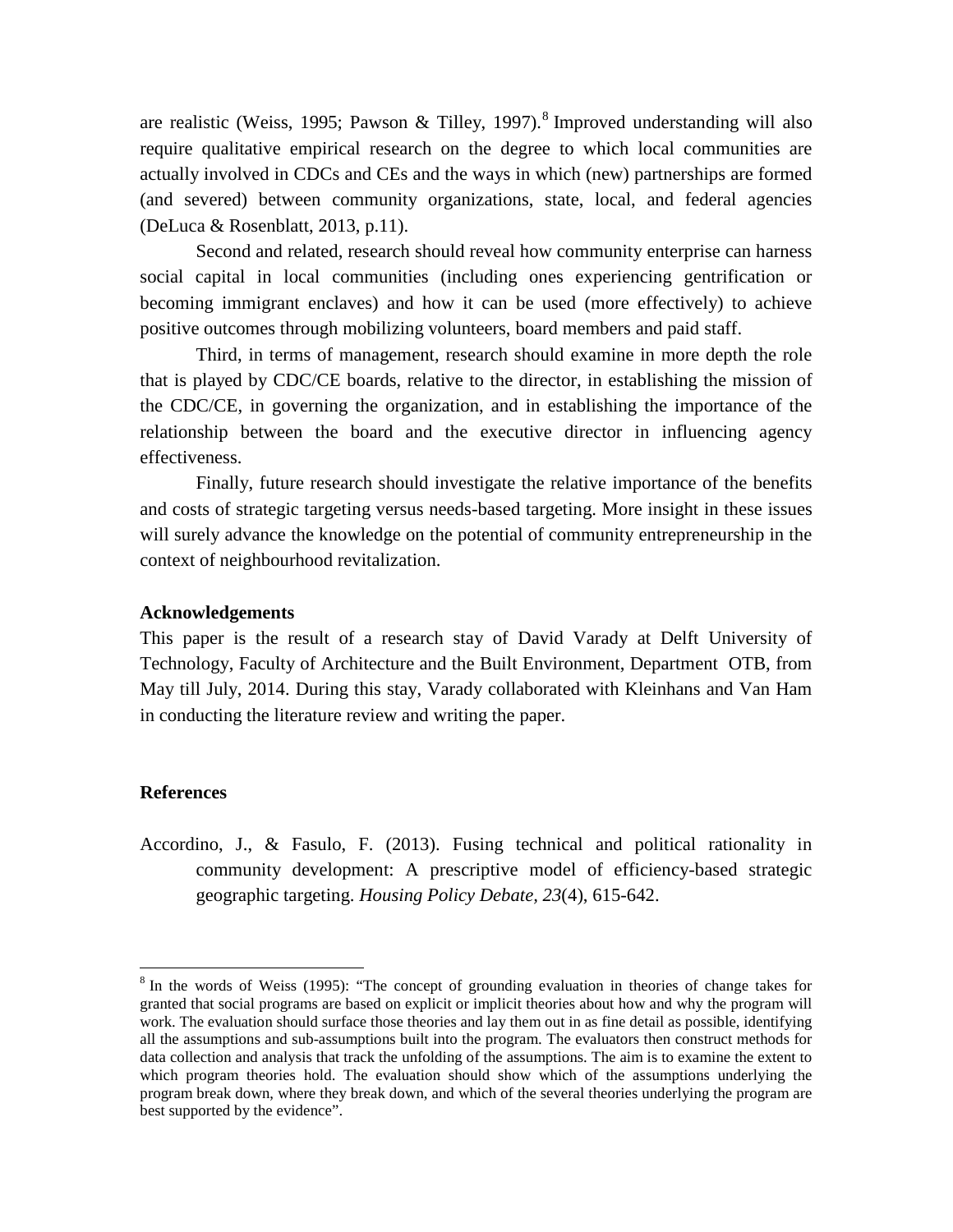- Bailey, N. (2012). The role, organization and contribution of community enterprise to urban regeneration policy in the UK. *Progress in Planning, 77,* 1-35.
- Beauregard, R. A. (2013). Strategic thinking for distressed neighborhoods. In M. Dewer & J. M. Thomas (Eds.), *The City After Abandonment* (pp. 227-243). Philadelphia, PA: University of Pennsylvania Press.
- Berke, P. R., & Godschalk, D. (2009). Searching for the good plan: A meta-analysis of plan studies. *Journal of Planning Literature, 23*(3), 227-240.
- Bostic, R. W. (2014). CDBG at 40: Opportunities and obstacles. *Housing Policy Debate, 24*(1), 297-302.
- Bratt, R. G. (2008). Nonprofit and for-profit developers of subsidized rental housing: Comparative attributes and collaborative opportunities. *Housing Policy Debate, 19*(2).
- Bratt, R. G. (2012). The quadruple bottom line and nonprofit housing organizations in the United States. *Housing Policy Debate*. 27(4), pp. 438-456.
- Bratt, R. G., & Reardon, K. M. (2013). Beyond the ladder: New ideas about resident roles in contemporary community development in the United States. In N. Carmon & S. Fainstein (Eds.), *Policy, Planning and People* (pp. 356-382). Philadelphia, PA: University of Pennsylvania Press.
- Briggs, X. d. S. (2014). Looking back and looking ahead: CDBG and the future of federal urban policy. *Housing Policy Debate, 24*(1), 303-309.
- Brooks, L., & Sinitsyn, M. (2014). Where does the boat leak? Sending money to the poor via the Community Development Block Grant Program. *Housing Policy Debate, 24*(1), 119-171.
- Center for Effective Government. (2005). House considers CDBG but avoids attaching PART.<http://www.foreffectivegov.org/node/2453>
- Collinson, R. A. (2014). Assessing the allocation of CDBG to community development need. *Housing Policy Debate, 24*(1), 91-118.
- Cowan, S. M., Rohe, W., & Baku, E. (1999). Factors influencing the performance of community development corporations. *Journal of Urban Affairs,* 21(3), 325-340.
- Davis, J. E. (Ed.) (2010). *The Community Land Trust Reader*. Cambridge, MA: Lincoln Institute of Land Policy.
- DCLG (2011a). *The Localism Act: Explanatory Notes*. London: Department for Communities and Local Government.
- DCLG (2011b) *Regeneration to enable growth: What Government is doing in support of community-led regeneration*. London: Department for Communities and Local Government.
- DCLG (2012) *Regeneration to enable growth: A toolkit supporting community-led regeneration*. London: Department for Communities and Local Government.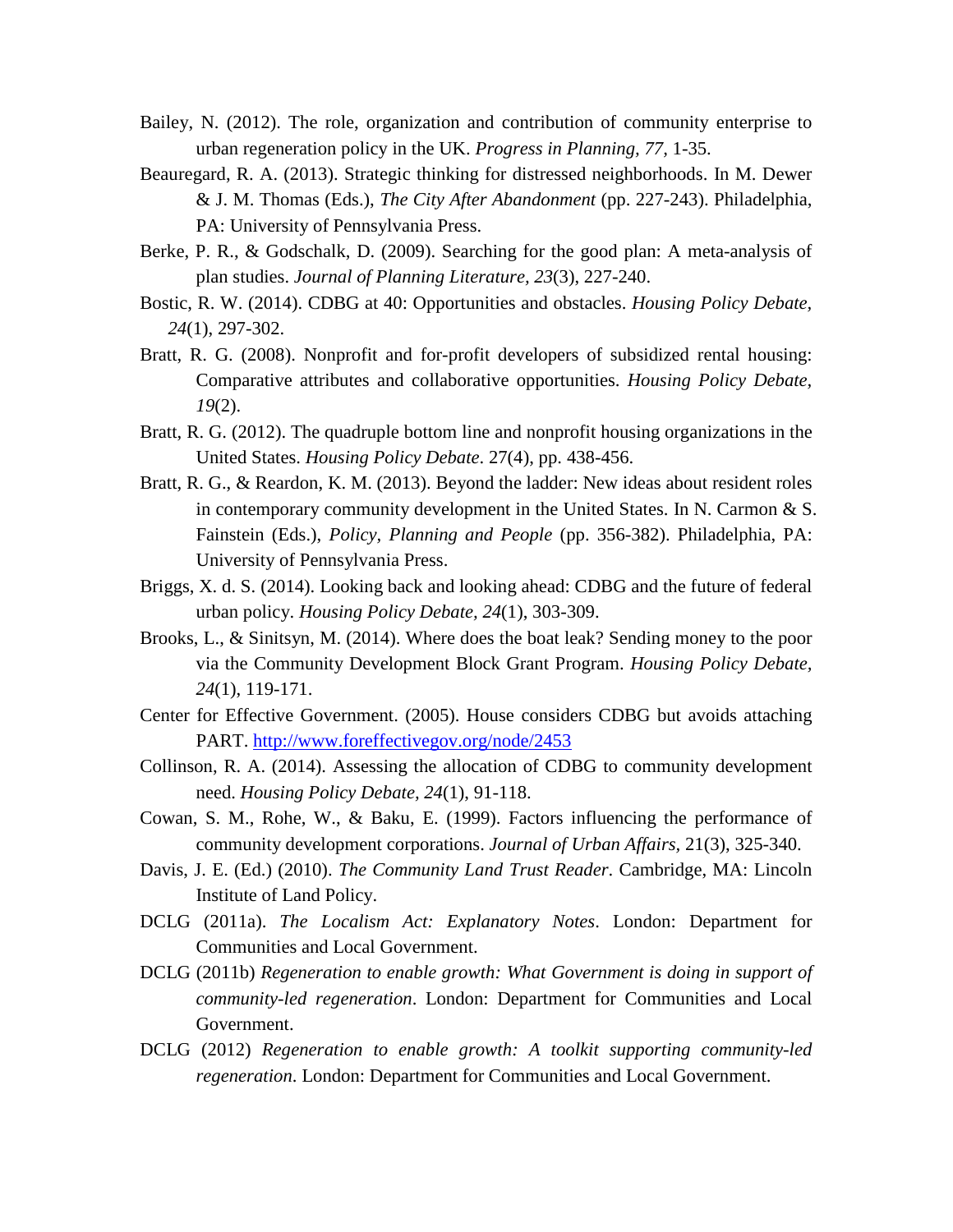- DeFilippis, J. (2001). The myth of social capital in community development. *Housing Policy Debate 12*(4), pp. 781-806.
- DeFilippis, J., Fisher, R., & Shragge, E. (2010). *Contesting Community: The Limits and Potential of Community Organizing*. New Brunswick, NJ: Rutgers University Press.
- DeLuca, S., & Rosenblatt, P. (2013). Sandtown-Winchester--Baltimore's daring experiment in urban renewal: 20 years later, what are the lessons learned? *The Abell Report26, 26*(8) (November). Retrieved from: [http://www.abell.org/pubsitems/arn1113.pdf.](http://www.abell.org/pubsitems/arn1113.pdf)
- Dewar, M., Kelly, C., & Morrison, h. (2013). Planning for better, smaller places after population losss: Lessons from Youngstown and Flint. In M. Dewer & J. M. Thomas (Eds.), *The City After Abandonment* (pp. 290-316). Philadelphia: University of Pennsylvania.
- Dewar, M., & Thomas, J. M. (2013). Introduction: What does the city become after abandonment? In M. Dewar & J. M. Thomas (Eds.), *The City After Abandonment* (pp. 1-14). Philadelphia: University of Pennsylvania Press.
- Ehrenfeucht, R., & Nelson, M. (2013). Recovery in a shrinking city: Challenges in rightsizing post-Katrina New Orleans. In M. Dewer & J. M. Thomas (Eds.), *The City After Abandonment* (pp. 137-150). Philadelphia: University of Pennsylvania Press.
- Elkington, J. (1998). Partnerships from cannibals with forks: The triple bottom line of 21st century business. *Environmental Quality Management, 8*(1), 37-51.
- Erickson, D. J. (2009). *The Housing Policy Revolution: Networks and Neighborhoods*. Washington, DC: Urban Institute Press.
- Evans, M. (2008). Who is for community participation? Who is community participation for? Exploring the well-being potential for involvement in regeneration. *Education, Knowledge & Economy, 2*(3), 163-173.
- Fainstein, S. S. (2010). *The Just City*. Ithaca, NY: Cornell University Press.
- Fraser, J., Lepofsky, J., Kick, E., & Williams, J. (2003). The construction of the local and the limits of contemporary community-building in the United States. *Urban Affairs Review, 38,* 417-445.
- Freeman, L. (2006). *There Goes the 'hood': Views of the Neighborhood from the Ground Up.* Philadelphia: Temple University Press.
- Galster, G., Tatian, P., & Accordino J. (2006). Targeting investments for neighborhood revitalization. *Journal of the American Planning Association*, *72*(4), 457-474.
- Galster, G., Walker, C., Boxall, P., & Johnson, J. (2004). Measuring the impact of community development block grants on urban neighborhoods. *Housing Policy Debate, 15*(4), 903-934.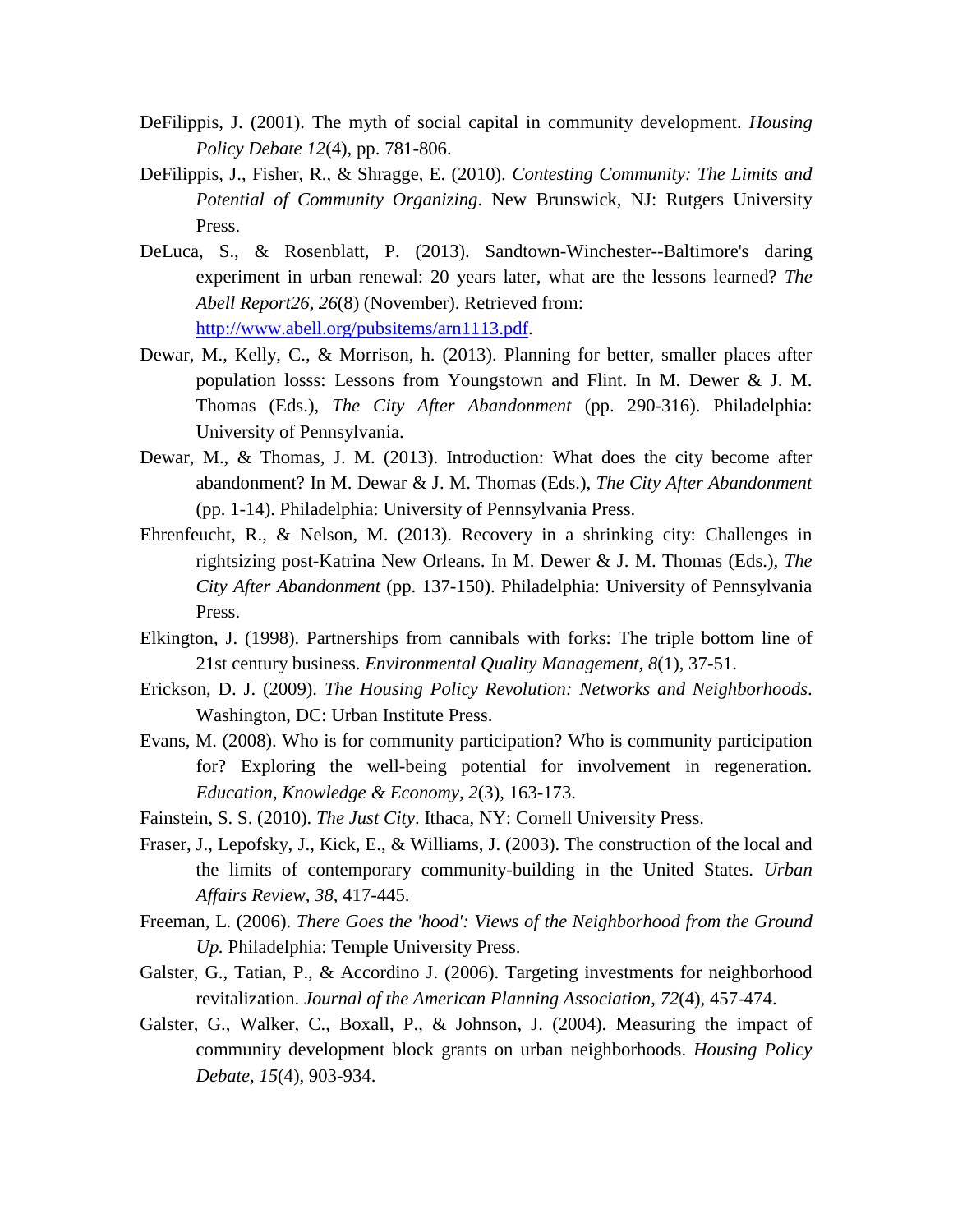- Glickman, N. J., & Servon, L.J. (2003). By the Numbers: Measuring Community Development Corporations' Capacity. *Journal of Planning Education and Research, 22*(3), 240-56.
- Greenberg, D., Verma, N., Dillman, K., & Chaskin, R. (2010). *Creating a Platform for Sustained Neighborhood Improvement: Interim Findings from Chicago's New Communities Program*. New York: Manpower Demonstration Research Corporation.
- Hastings, A., Bramley, G., Bailey, N., & Watkins, D. (2012). *Serving deprived communities in a recession*. York: Joseph Rowntree Foundation.
- Husock, H. (2003). *America's Trillion-Dollar Housing Mistake*. Chicago, IL: Ivan R. Dee. Hymowitz, K. S. (2013). Bed-Stuy's (Unfinished) revival. *City Journal*, 44-53.
- Johnson, K. (2004) Community development corporations, participation, and accountability: The Harlem Urban Development Corporation and the Bedford-Stuyvesant Restoration Corporation. *The Annals of the American Academy of Political and Social Science* 594 (July), 187-89.
- Joice, P. (2010). Neighborhood stabilization program. *Cityscape: A Journal of Policy Development and Research, 13*(1), 135-141.
- Keating, W. D., N. Krumholz, & P. Star (1991). Current Status and Future Prospects for Community Development Corporations. *Journal of Planning Literature, 6*(1), 34- 37.
- Kisby, B. (2010). The Big Society: power to the people? *The Political Quarterly*, 81(4), 484-491.
- Kretzmann, J. P., & McKnight, J. L. (1993). *Building communities from the inside out*. Evanston, IL: Asset Based Community Development Institute, Institute for Policy Research, Northwestern University.
- Krohn-Hansen, C. (2013). *Making New York Dominican: Small Business, Politics, and Everyday Life*. Philadelphia: University of Pennsylvania Press.
- Lawless, P. (2011). Big Society and community: lessons from the 1998-2011 New Deal for Communities Programme in England. *People, Place & Policy Online*, 5(2), 55-64.
- Lemann, N. (1994). The myth of community development. *New York Times Magazine,* 26.
- Locality (2014). *About Us. Vision & Mission*. Retrieved from: <http://locality.org.uk/about/mission-vision/>
- Mayer, N. S., & Temkin, K. (2006). *Housing partnerships: The Work of Large Scale Regional Nonprofits in Affordable Housing*. Washington DC: Urban Institute Press.
- Minnery, J. (2007). Stars and their supporting cast. *Urban Policy and Research, 25*(3), 333-344.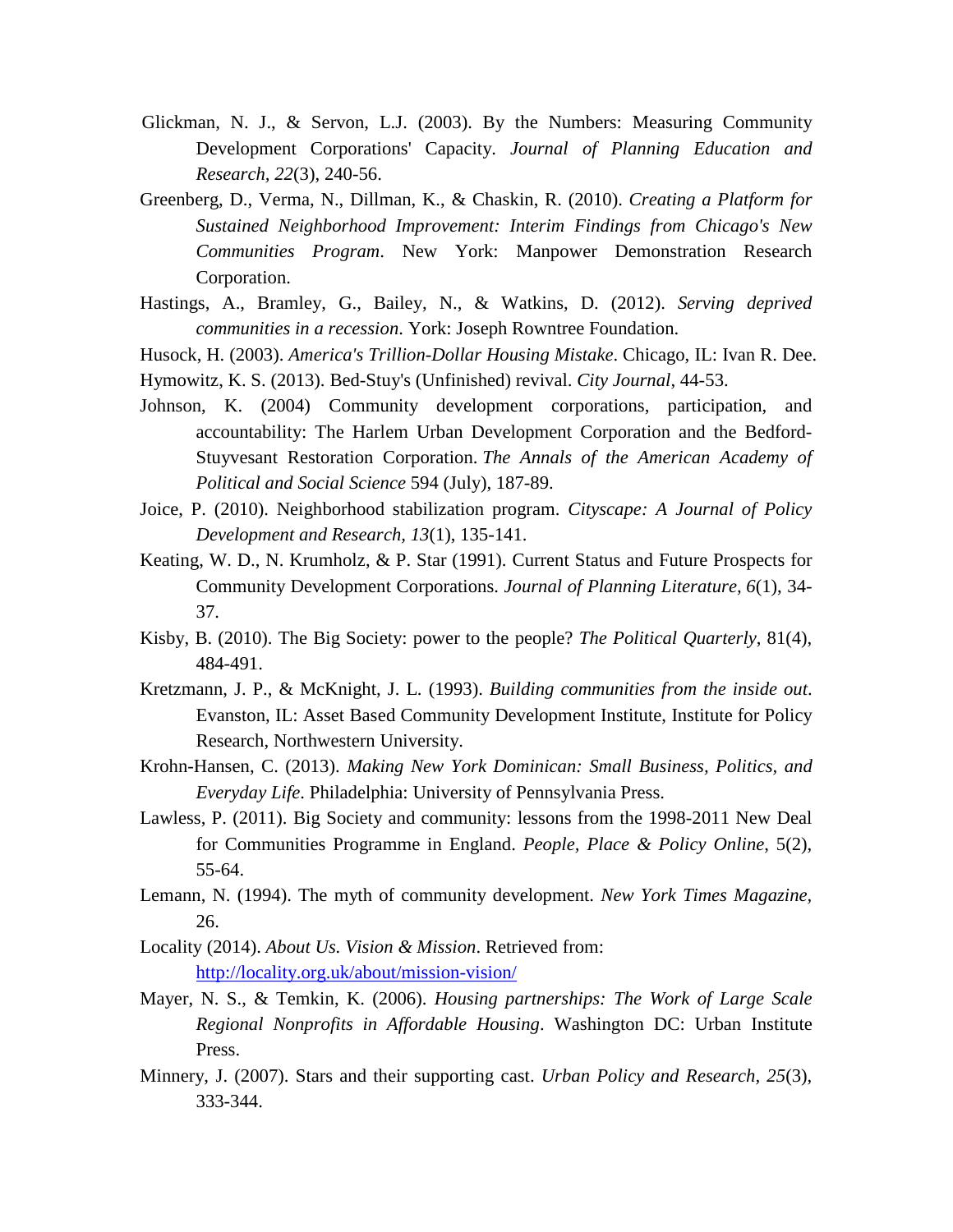- Monti, D. J. & Burghoff, D. (2013). Corporately sponsored redevelopment campaigns and the demographic stability of urban neighborhoods: St. Louis re-revisited. *Journal of Urban Affairs, 34*(5), 513-532.
- National Congress for Community Economic Development. (2005). *Reaching New Heights: Trends and achievements of Community-based Development Organizations*. Washington DC: NCCED.
- Newman, S. J., & Schnare, A. B. (1992). *Beyond Bricks and Mortar*. Washington DC: Urban Institute.
- Pawson, R. & Tilley, N. (1997). *Realistic Evaluation*. London: Sage Publications.
- Peterman, W. (1998). The meanings of resident empowerment: Why just about everybody thinks it's a good idea, and what it has to do with resident management. In D. P. Varady, W. E. Preiser & F. P. Russell (Eds.), *New Directions in Urban Public Housing* (pp. 47-60). New Brunswick, N.J.: Center for Urban Policy Research.
- Pooley, K. B. (2014). Using Community Development Block Grant dollars to revitalize neighborhoods: The impact of program spending in Philadelphia. *Housing Policy Debate, 24*(1), 172-191.
- Rich, M. J. (2014). Community Block Grants at 40: Time for a makeover. *Housing Policy Debate, 24*(1), 46-90.
- Rohe, W. M., & Galster, G. C. (2014). Guest editors' introduction: The Community Development Block Grant Program turns 40: Proposals for program expansion and reform. *Housing Policy Debate, 24*(1), 3-13.
- Rusk, D. (1999). Saving farms and saving cities: Sprawl, race and concentrated poverty. *Community News,* 11(1) (Spring), 1,5.
- Ryan, B. D. (2013). Rightsizing shrinking cities. In M. Dewer & J. M. Thomas (Eds.), *The City After Abandonment* (pp. 268-288). Philadelphia: University of Pennsylvania.
- Saegert, S. (2006). Building civic capacity in urban neighborhoods: An empirically grounded anatomy. *Journal of Urban Affairs, 28*(3), 275-294.
- Scally, C. P. (2012). Community development corporations, policy networks, and the rescaling of community development advocacy. *Environment and Planning C: Government and Policy, 30,* 712-729.
- Scally, C. P. (2012/2013, Winter). Restoring confidence in the CDC model. *Shelterforce Online.* Accessed from:

[http://www.shelterforce.org/article/3329/restoring\\_confidence\\_in\\_the\\_cdc\\_model](http://www.shelterforce.org/article/3329/restoring_confidence_in_the_cdc_model)

Schatz, L. (2013). Decline-oriented urban governance in Youngstown, Ohio. In M. Dewer & J. M. Thomas (Eds.), *The City After Abandonment* (pp. 87-103). Philadelphia: University of Pennsylvania Press.